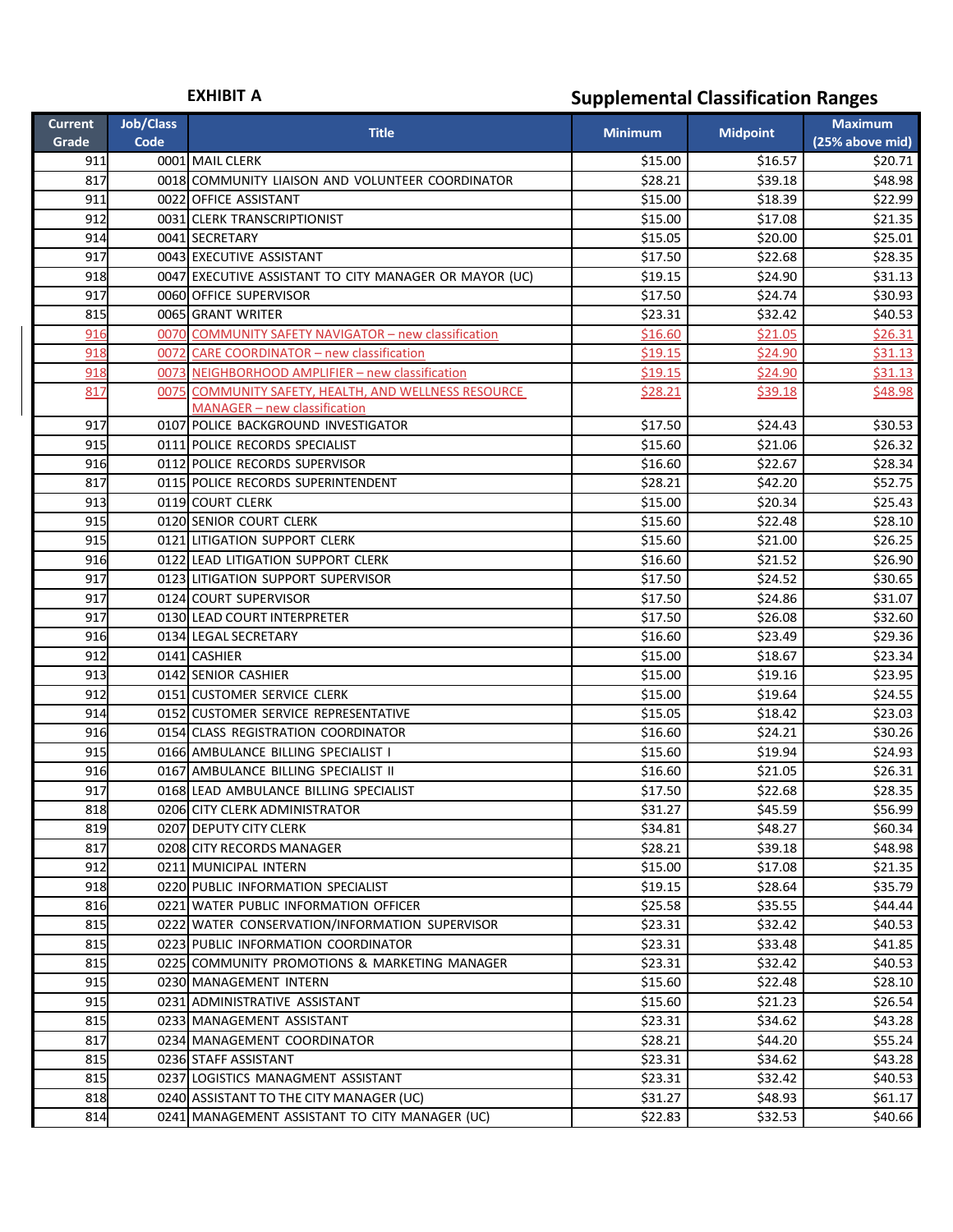| 818 | 0245 ECONOMIC DEVELOPMENT MANAGER (UC)                          | \$31.27 | \$48.76 | \$60.95  |
|-----|-----------------------------------------------------------------|---------|---------|----------|
| 816 | 0247 ECONOMIC DEVELOPMENT SPECIALIST (UC)                       | \$25.58 | \$36.71 | \$45.89  |
| 815 | 0273 SENIOR EQUAL OPPORTUNITY SPECIALIST                        | \$23.31 | \$34.20 | \$42.75  |
| 815 | 0275 BUSINESS ENTERPRISE COMPLIANCE SPECIALIST                  | \$23.31 | \$32.42 | \$40.53  |
| 818 | 0280 DEPUTY COURT ADMINISTRATOR                                 | \$31.27 | \$43.38 | \$54.23  |
|     |                                                                 |         |         |          |
| 814 | 0305 SAFETY SPECIALIST                                          | \$22.83 | \$32.38 | \$40.47  |
| 815 | 0307 SAFETY AND ENVIRONMENTAL COMPLIANCE SPECIALIST             | \$23.31 | \$34.27 | \$42.83  |
| 816 | 0309 SAFETY AND HEALTH LOSS CONTROL SUPERVISOR                  | \$25.58 | \$37.79 | \$47.24  |
| 815 | 0310 RISK MANAGEMENT SPECIALIST                                 | \$23.31 | \$32.42 | \$40.53  |
| 816 | 0314 RISK MANAGEMENT CLAIMS ADJUSTER                            | \$25.58 | \$35.55 | \$44.44  |
| 817 | 0322 SAFETY & HEALTH/LOSS CONTROL MANAGER                       | \$28.21 | \$45.06 | \$56.32  |
| 818 | 0325 RISK MANAGER                                               | \$31.27 | \$45.81 | \$57.26  |
| 816 | 0328 ENTERPRISE RISK ANALYST - new classification               | \$25.58 | \$35.55 | \$44.44  |
| 818 | 0414 INTERGOVERNMENTAL RELATIONS MANAGER                        | \$31.27 | \$44.25 | \$55.31  |
| 817 | 0416 INTERGOVERNMENTAL RELATIONS PROGRAM MANAGER (UC)           | \$28.21 | \$45.06 | \$56.32  |
| 819 | 0417 ZONING EXAMINER (UC)                                       | \$34.81 | \$48.27 | \$60.34  |
| 818 | 0421 INDEPENDENT POLICE AUDITOR (UC)                            | \$31.27 | \$47.11 | \$58.89  |
| 850 | 0424 ASSISTANT CITY MANAGER/CHIEF FINANCIAL OFFICER (UC)        | \$58.25 | \$86.93 | \$108.66 |
| 850 | 0429 DEPUTY CITY MANAGER (UC)                                   | \$58.25 | \$86.93 | \$108.66 |
| 820 | 0432 EXECUTIVE MANAGEMENT ADVISOR TO CM (UC)                    | \$38.94 | \$57.63 | \$72.04  |
| 825 | 0433 EXECUTIVE MANAGEMENT PROFESSIONAL (UC)                     | \$48.60 | \$70.45 | \$88.06  |
| 816 | 0441 DATA ANALYST                                               | \$25.58 | \$36.08 | \$45.10  |
| 818 | 0442 RESEARCH ASSISTANT SPECIAL PROJECTS                        | \$31.27 | \$49.71 | \$62.14  |
| 816 | 0455 PROJECT MANAGER                                            | \$25.58 | \$40.74 | \$50.93  |
| 819 | 0458 DEPUTY DIRECTOR OF PLANNING & DEVELOPMENT SERVICES         | \$34.81 | \$54.26 | \$67.82  |
| 818 | 0550 HOUSING FIRST PROGRAM DIRECTOR - new classification        | \$31.27 | \$43.38 | \$54.23  |
| 817 | 0560 INNOVATION COORDINATOR                                     | \$28.21 | \$42.00 | \$52.50  |
| 817 | 0565 INNOVATION TECHNOLOGIST                                    | \$28.21 | \$42.00 | \$52.50  |
| 818 | 0570 INNOVATION OFFICE ADMINISTRATOR                            | \$31.27 | \$45.29 | \$56.62  |
| 815 | 0609 COURT SECTION MANAGER                                      | \$23.31 | \$34.56 | \$43.20  |
| 819 | 0610 COURT ADMINISTRATOR                                        | \$34.81 | \$51.99 | \$64.98  |
| 918 | 0612 LAW CLERK                                                  | \$19.15 | \$25.46 | \$31.82  |
| 916 | 0614 PARALEGAL                                                  | \$16.60 | \$24.21 | \$30.26  |
| 619 | 0615 PRINCIPAL ASSISTANT CITY ATTORNEY ASGN: LEAD CIVIL DIVISIO | \$42.88 | \$67.53 | \$84.41  |
| 615 | 0616 ASSOCIATE PROSECUTING CITY ATTORNEY                        | \$29.99 | \$43.06 | \$53.83  |
| 616 | 0617 SENIOR ASSISTANT PROSECUTING CITY ATTORNEY                 | \$31.49 | \$48.91 | \$61.14  |
| 618 | 0618 PRINCIPAL ASSISTANT CITY ATTORNEY: CHIEF DEPUTY (+10%)     | \$38.29 | \$60.34 | \$75.43  |
| 618 | 0619 PRINCIPAL ASSISTANT CITY ATTORNEY                          | \$38.29 | \$60.34 | \$75.43  |
| 618 | 0620 PRINCIPAL ASSISTANT CITY ATTORNEY: DEPUTY (+5%)            | \$38.29 | \$60.34 | \$75.43  |
| 613 | 0622 ASSISTANT CITY ATTORNEY                                    | \$28.56 | \$39.04 | \$48.80  |
| 616 | 0623 SENIOR ASSISTANT CITY ATTORNEY                             | \$31.49 | \$48.91 | \$61.14  |
| 618 | 0624 PRINCIPAL ASSISTANT PROSECUTING CITY ATTORNEY              | \$38.29 | \$59.50 | \$74.38  |
| 917 | 0626 SENIOR PARALEGAL                                           | \$17.50 | \$25.49 | \$31.87  |
| 613 | 0640 ASSISTANT PUBLIC DEFENDER                                  | \$28.56 | \$39.04 | \$48.80  |
| 615 | 0643 ASSOCIATE PUBLIC DEFENDER                                  | \$29.99 | \$43.06 | \$53.83  |
| 616 | 0644 SUPERVISING PUBLIC DEFENDER                                | \$31.49 | \$48.91 | \$61.14  |
| 916 | 0703 INFORMATION TECHNOLOGY ASSOCIATE                           | \$16.60 | \$21.05 | \$26.31  |
| 915 | 0708 MASTER STREET ADDRESS GUIDE SCHEDULER                      | \$15.60 | \$20.03 | \$25.03  |
| 912 | 0710 DATA CONTROL CLERK                                         | \$15.00 | \$17.08 | \$21.35  |
| 715 | 0717 IT PROJECT MANAGER                                         | \$25.70 | \$36.18 | \$45.22  |
| 816 | 0731 GIS PROJECT MANAGER                                        | \$25.58 | \$38.54 | \$48.17  |
| 917 | 0734 GIS TECHNICIAN                                             | \$17.50 | \$30.01 | \$37.51  |
| 714 | 0735 GIS PROGRAMMER                                             | \$23.22 | \$34.89 | \$43.61  |
| 714 | 0736 GIS DATA ANALYST                                           | \$23.22 | \$31.92 | \$39.90  |

 $\overline{\phantom{a}}$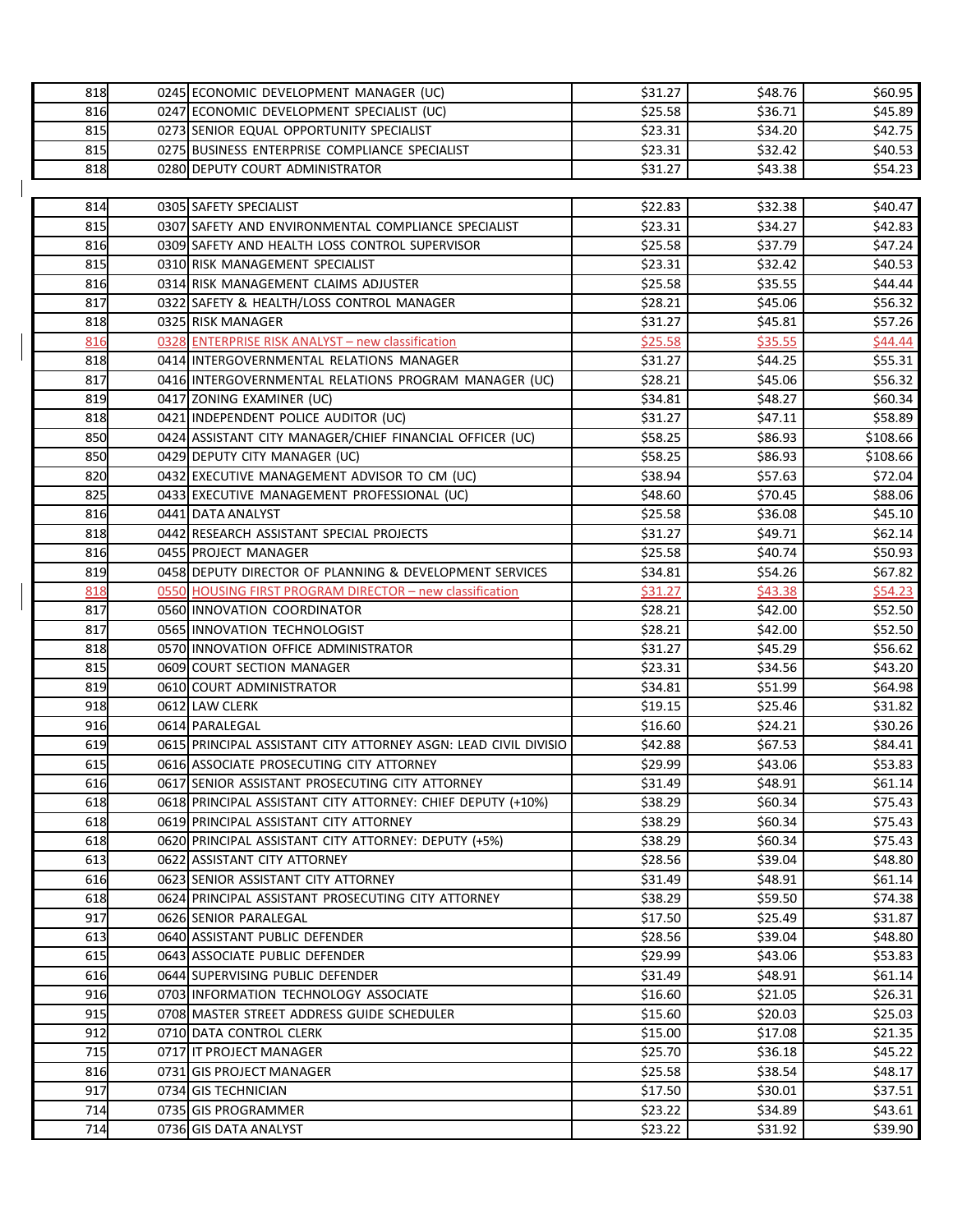| 715   | 0737 GIS SUPERVISOR                                      | \$25.70        | \$39.43        | \$49.29        |
|-------|----------------------------------------------------------|----------------|----------------|----------------|
| 714   | 0738 IT DATA ANALYST                                     | \$23.22        | \$35.81        | \$44.77        |
| 919   | 0742 INFORMATION TECHNOLOGY SPECIALIST                   | \$21.20        | \$27.59        | \$34.49        |
| 814   | 0746 IT CONTRACT SPECIALIST                              | \$22.83        | \$34.18        | \$42.72        |
| 714   | 0747 QUALITY ASSURANCE AND TRAINING ANALYST              | \$23.22        | \$31.92        | \$39.90        |
| 712   | 0748 INFORMATION TECHNOLOGY ANALYST                      | \$22.83        | \$32.08        | \$40.10        |
| 714   | 0750 SYSTEMS ANALYST                                     | \$23.22        | \$43.32        | \$54.14        |
| 716   | 0751 LEAD QUALITY ASSURANCE AND TRAINING ANALYST         | \$28.79        | \$39.52        | \$49.40        |
|       |                                                          |                |                |                |
| 716   | 0752 LEAD SYSTEMS ANALYST                                | \$28.79        | \$53.63        | \$67.04        |
| 714   | 0755 WEB DESIGN ANALYST                                  | \$23.22        | \$37.15        | \$46.44        |
| 715   | 0757 WEB DEVELOPER                                       | \$25.70        | \$36.12        | \$45.15        |
| 715   | 0761 INFORMATION TECHNOLOGY SUPERVISOR                   | \$25.70        | \$35.30        | \$44.13        |
| 716   | 0762 INFORMATION TECHNOLOGY MANAGER                      | \$28.79        | \$40.50        | \$50.63        |
| 715   | 0764 DATABASE ADMINISTRATOR                              | \$25.70        | \$41.87        | \$52.33        |
| 715   | 0766 SYSTEMS ADMINISTRATOR                               | \$25.70        | \$47.90        | \$59.88        |
| 716   | 0767 LEAD SYSTEMS ADMINISTRATOR                          | \$28.79        | \$53.63        | \$67.04        |
| 715   | 0768 NETWORK ENGINEER                                    | \$25.70        | \$40.70        | \$50.88        |
| 715   | 0769 WEB DEVELOPER SUPERVISOR                            | \$25.70        | \$35.30        | \$44.13        |
| 714   | 0770 SOFTWARE ENGINEER                                   | \$23.22        | \$41.43        | \$51.79        |
| 715   | 0771 SECURITY ADMINISTRATOR                              | \$25.70        | \$39.85        | \$49.82        |
| 716   | 0773 LEAD NETWORK ENGINEER                               | \$28.79        | \$45.57        | \$56.96        |
| 716   | 0774 LEAD SECURITY ADMINISTRATOR                         | \$28.79        | \$56.04        | \$70.05        |
| 716   | 0775 LEAD DATA & BACKUP ADMINISTRATOR                    | \$28.79        | \$56.04        | \$70.05        |
| 717   | 0785 INFORMATION TECHNOLOGY ADMINISTRATOR                | \$32.60        | \$52.13        | \$65.16        |
| 716   | 0786 ENTERPRISE RESOURCE PLANNING MANAGER                | \$28.79        | \$40.50        | \$50.63        |
| 716   | 0789 LEAD COMMUNICATIONS ENGINEER                        | \$28.79        | \$45.96        | \$57.45        |
| 718   | 0794 DEPUTY DIRECTOR OF INFORMATION TECHNOLOGY           | \$36.93        | \$50.60        | \$63.25        |
| 716   | 0797 INFORMATION TECHNOLOGY BUSINESS RELATIONSHIP MANAGE | \$28.79        | \$45.29        | \$56.61        |
| 914   | 0802 SENIOR ACCOUNT CLERK                                | \$15.05        | \$21.00        | \$26.25        |
| 915   | 0803 ACCOUNT CLERK SUPERVISOR                            | \$15.60        | \$22.09        | \$27.61        |
| 916   | 0805 PAYROLL TECHNICIAN                                  | \$16.60        | \$21.22        | \$26.52        |
| 917   | 0807 SENIOR PAYROLL TECHNICIAN                           | \$17.50        | \$22.68        | \$28.35        |
| 815   | 0808 PAYROLL SUPERVISOR                                  | \$23.31        | \$32.42        | \$40.53        |
| 81681 | 0809 PAYROLL MANAGER - reclassification                  | \$25.58\$28.21 | \$39.46\$39.64 | \$49.33\$49.55 |
| 916   | 0811 ACCOUNTING TECHNICIAN                               | \$16.60        | \$23.68        | \$29.60        |
| 815   | 0815 SENIOR FINANCIAL ACCOUNTANT                         | \$23.31        | \$34.62        | \$43.28        |
| 815   | 0831 TAX AUDIT SUPERVISOR                                | \$23.31        | \$32.42        | \$40.53        |
| 814   | 0832 SENIOR ACCOUNTANT                                   | \$22.83        | \$35.03        | \$43.79        |
| 815   | 0833 SENIOR INTERNAL AUDITOR                             | \$23.31        | \$35.21        | \$44.01        |
| 816   | 0834 PRINCIPAL ACCOUNTANT                                | \$25.58        | \$40.88        | \$51.10        |
| 817   | 0835 FINANCE MANAGER                                     | \$28.21        | \$45.06        | \$56.32        |
| 814   | 0837 INTERNAL AUDITOR                                    | \$22.83        | \$33.08        | \$41.35        |
| 814   | 0838 TAX AUDITOR                                         | \$22.83        | \$30.46        | \$38.08        |
| 818   | 0840 FINANCE ADMINISTRATOR                               | \$31.27        | \$43.38        | \$54.23        |
| 818   | 0844 PENSION & BENEFITS ADMINISTRATOR                    | \$31.27        | \$47.98        | \$59.97        |
| 916   | 0851 REVENUE INVESTIGATOR                                | \$16.60        | \$23.60        | \$29.50        |
| 918   | 0854 FINANCIAL SERVICES SUPERVISOR                       | \$19.15        | \$28.64        | \$35.79        |
| 814   | 0856 BUSINESS ANALYST I                                  | \$22.83        | \$35.03        | \$43.79        |
| 816   | 0857 BUSINESS ANALYST II                                 | \$25.58        | \$35.55        | \$44.44        |
| 816   | 0861 LEAD MANAGEMENT ANALYST                             | \$25.58        | \$37.97        | \$47.46        |
| 816   | 0863 LEAD MANAGEMENT ANALYST -GRANT                      | \$25.58        | \$37.97        | \$47.46        |
| 917   | 0866 MANAGEMENT ANALYST                                  | \$17.50        | \$24.22        | \$30.28        |
| 814   | 0868 MANAGEMENT ANALYST II                               | \$22.83        | \$32.53        | \$40.66        |
| 814   | 0871 BUDGET ANALYST                                      | \$22.83        | \$34.21        | \$42.76        |
|       |                                                          |                |                |                |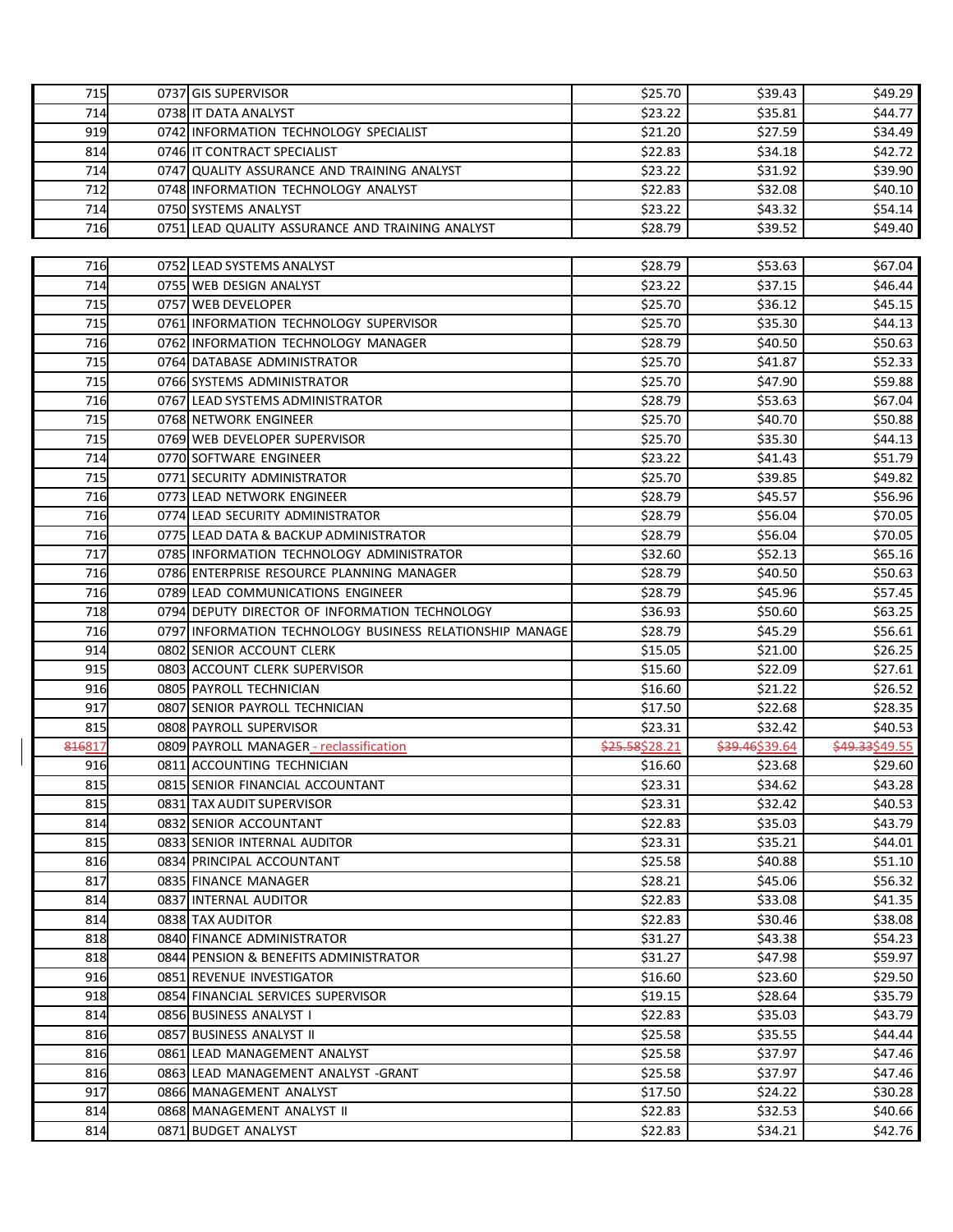| 816 | 0872 LEAD BUDGET ANALYST                                      | \$25.58 | \$35.55        | \$44.44        |
|-----|---------------------------------------------------------------|---------|----------------|----------------|
| 817 | 0880 DEPARTMENT FINANCE MANAGER                               | \$28.21 | \$45.06        | \$56.32        |
| 817 | 0881 PENSION MANAGER                                          | \$28.21 | \$41.88        | \$52.35        |
| 917 | 0882 PENSION ASSISTANT                                        | \$17.50 | \$22.68        | \$28.35        |
| 816 | 0884 LEAD PENSION ANALYST                                     | \$25.58 | \$38.00        | \$47.50        |
| 815 | 0887 FINANCE ANALYST                                          | \$23.31 | \$35.69        | \$44.62        |
| 819 | 0889 DEPUTY DIRECTOR OF FINANCE - update to include           | \$34.81 | \$48.27        | \$60.34        |
| 816 | 0891 FINANCIAL SPECIALIST                                     | \$25.58 | \$35.55        | \$44.44        |
| 819 | 0892 COMMUNITY SAFETY, HEALTH, & WELLNESS PROGRAM DIRECTO     | \$34.81 | \$48.27        | \$60.34        |
| 818 | 0894 BUDGET ADMINISTRATOR                                     | \$31.27 | \$43.59        | \$54.49        |
| 819 | 0898 DEPUTY DIRECTOR OF BUDGET & RESEARCH - update to include | \$34.81 | \$48.27        | \$60.34        |
|     |                                                               |         |                |                |
| 916 | 0935 GRAPHIC ARTS SPECIALIST                                  | \$16.60 | \$24.21        | \$30.26        |
| 917 | 0955 STORES SUPERVISOR                                        | \$17.50 | \$26.08        | \$32.60        |
| 918 | 0957 SURPLUS, AUCTION, & MATERIALS MANAGEMENT SUPERVISOR      | \$19.15 | \$27.64        | \$34.55        |
| 915 | 0958 SURPLUS, AUCTION, & MATERIALS MANAGEMENT SPECIALIST      | \$15.60 | \$19.55        | \$24.44        |
| 913 | 0961 STOREKEEPER                                              | \$15.00 | \$17.90        | \$22.38        |
| 914 | 0962 SENIOR STOREKEEPER                                       | \$15.05 | \$21.18        | \$26.48        |
| 916 | 0963 PARTS SPECIALIST - adjustment                            | \$16.60 | \$21.05\$21.39 | \$26.31\$26.74 |
| 913 | 0965 AUTOMOTIVE SERVICE WRITER                                | \$15.00 | \$19.14        | \$23.93        |
| 815 | 0971 STORES SUPERINTENDENT                                    | \$23.31 | \$37.28        | \$46.60        |
| 816 | 0973 SURPLUS, AUCTION, & MATERIALS MANAGEMENT SUPERINTEN      | \$25.58 | \$35.55        | \$44.44        |
| 814 | 0978 CONTRACT OFFICER                                         | \$22.83 | \$31.49        | \$39.36        |
| 916 | 0979 PCARD COORDINATOR                                        | \$16.60 | \$21.05        | \$26.31        |
| 815 | 0981 SENIOR CONTRACT OFFICER                                  | \$23.31 | \$34.40        | \$43.00        |
| 816 | 0984 PRINCIPAL CONTRACT OFFICER                               | \$25.58 | \$36.58        | \$45.73        |
| 817 | 0986 PROCUREMENT MANAGER                                      | \$28.21 | \$45.06        | \$56.32        |
| 815 | 0987 CONTRACT COMPLIANCE OFFICER                              | \$23.31 | \$32.42        | \$40.53        |
| 919 | 0989 CONTRACT AND ASSESSMENT SPECIALIST                       | \$21.20 | \$29.99        | \$37.49        |
| 818 | 0990 CONTRACT ADMINISTRATOR                                   | \$31.27 | \$43.38        | \$54.23        |
| 819 | 0998 DEPUTY DIRECTOR OF PROCUREMENT                           | \$34.81 | \$55.51        | \$69.39        |
| 815 | 1002 PUBLIC SAFETY EDUCATION SPECIALIST                       | \$23.31 | \$32.42        | \$40.53        |
| 815 | 1003 FIRE TRAINING COORDINATOR                                | \$23.31 | \$34.27        | \$42.83        |
| 916 | 1010 HUMAN RESOURCES TECHNICIAN                               | \$16.60 | \$24.21        | \$30.26        |
| 814 | 1030 HUMAN RESOURCES ANALYST                                  | \$22.83 | \$32.14        | \$40.17        |
| 816 | 1031 LEAD HUMAN RESOURCES ANALYST                             | \$25.58 | \$37.51        | \$46.88        |
| 817 | 1033 HUMAN RESOURCES MANAGER                                  | \$28.21 | \$45.06        | 556.32         |
| 818 | 1035 HUMAN RESOURCES ADMINISTRATOR                            | \$31.27 | \$49.89        | \$62.36        |
| 817 | 1039 HUMAN RESOURCES INFORMATION SYSTEMS MANAGER              | \$28.21 | \$45.06        | \$56.32        |
| 819 | 1075 DEPUTY DIRECTOR OF HUMAN RESOURCES                       | \$34.81 | \$48.27        | \$60.34        |
| 914 | 1421 HOUSING SPECIALIST I                                     | \$15.05 | \$18.42        | \$23.03        |
| 915 | 1422 HOUSING SPECIALIST II                                    | \$15.60 | \$19.55        | \$24.44        |
| 917 | 1423 HOUSING SPECIALIST III                                   | \$17.50 | \$24.02        | \$30.02        |
| 918 | 1429 HOUSING INVESTIGATOR                                     | \$19.15 | \$26.54        | \$33.18        |
| 915 | 1431 HOUSING SERVICES AGENT                                   | \$15.60 | \$19.55        | \$24.44        |
| 918 | 1432 HOUSING ASSISTANCE SUPERVISOR                            | \$19.15 | \$24.90        | \$31.13        |
| 814 | 1460 RESIDENTIAL REHABILITATION PROJECT COORDINATOR           | \$22.83 | \$31.01        | \$38.76        |
| 814 | 1461 COMMUNITY SERVICES/NEIGHBORHOOD RESOURCE PROJECT C       | \$22.83 | \$31.52        | \$39.40        |
| 815 | 1462 COMMUNITY SERVICES PROJECT SUPERVISOR                    | \$23.31 | \$32.42        | \$40.53        |
| 815 | 1463 RESIDENTIAL PROPERTY MANAGER                             | \$23.31 | \$33.90        | \$42.37        |
| 817 | 1470 COMMUNITY SERVICES MANAGER                               | \$28.21 | \$39.18        | \$48.98        |
| 818 | 1480 COMMUNITY SERVICES ADMINISTRATOR                         | \$31.27 | \$45.59        | \$56.99        |
| 819 | 1488 DEPUTY DIRECTOR OF HOUSING AND COMMUNITY DEVELOPME       | \$34.81 | \$50.73        | \$63.41        |
| 914 | 2001 SURVEY TECHNICIAN                                        | \$15.05 | \$19.11        | \$23.89        |
| 916 | 2002 SURVEY INSTRUMENT TECHNICIAN                             | \$16.60 | \$24.21        | \$30.26        |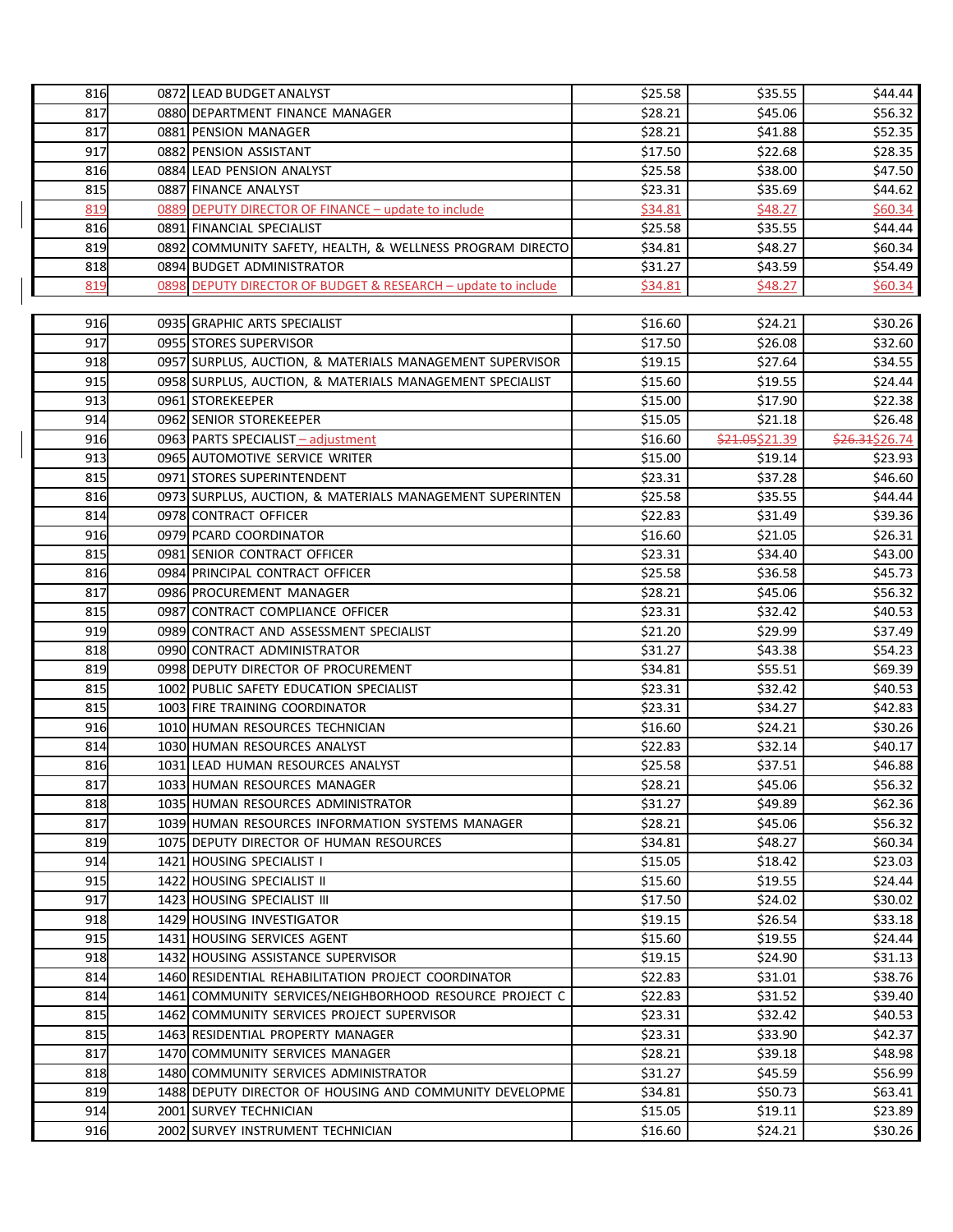| 917 | 2003 SURVEY CREW CHIEF                                | \$17.50 | \$26.08 | \$32.60        |
|-----|-------------------------------------------------------|---------|---------|----------------|
| 816 | 2005 LAND SURVEYOR                                    | \$25.58 | \$35.55 | \$44.44        |
| 916 | 2006 ENGINEERING TECHNICIAN                           | \$16.60 | \$24.21 | \$30.26        |
| 917 | 2007 SENIOR ENGINEERING TECHNICIAN                    | \$17.50 | \$26.08 | \$32.60        |
| 912 | 2010 TECHNOLOGICAL INTERN                             | \$15.00 | \$17.34 | \$21.67        |
| 918 | 2011 ENGINEERING ASSOCIATE                            | \$19.15 | \$28.64 | \$35.79        |
| 815 | 2012 SENIOR ENGINEERING ASSOCIATE                     | \$23.31 | \$32.42 | \$40.53        |
| 816 | 2013 CIVIL ENGINEER                                   | \$25.58 | \$40.10 | \$50.13        |
| 817 | 2014 ENGINEERING MANAGER                              | \$28.21 | \$45.06 | \$56.32        |
| 816 | 2015 ENGINEERING PROJECT MANAGER                      | \$25.58 | \$40.88 | \$51.10        |
| 816 | 2018 MECHANICAL ENGINEER                              | \$25.58 | \$40.88 | \$51.10        |
| 816 | 2020 ELECTRICAL ENGINEER                              | \$25.58 | \$40.88 | \$51.10        |
|     |                                                       |         |         |                |
| 816 | 2022 WATER CONTROL SYSTEMS ENGINEER                   | \$25.58 | \$36.55 | \$45.69        |
| 817 | 2023 WATER CONTROL SYSTEMS MANAGER                    | \$28.21 | \$41.37 | \$51.72        |
| 714 | 2025 SYSTEMS ENGINEER                                 | \$23.22 | \$43.32 | \$54.14        |
| 816 | 2028 COMMUNICATIONS ENGINEER                          | \$25.58 | \$40.88 | \$51.10        |
| 817 | 2031 CITY SURVEYOR                                    | \$28.21 | \$39.18 | \$48.98        |
| 918 | 2035 ENGINEERING RECORDS & INFORMATION SUPERVISOR     | \$19.15 | \$27.24 | \$34.05        |
| 815 | 2040 HYDROLOGIST                                      | \$23.31 | \$37.06 | \$46.32        |
| 816 | 2041 LEAD HYDROLOGIST                                 | \$25.58 | \$40.63 | \$50.79        |
| 817 | 2045 CHIEF HYDROLOGIST                                | \$28.21 | \$42.04 | \$52.55        |
| 817 | 2066 ENERGY MANAGER                                   | \$28.21 | \$39.18 | \$48.98        |
| 816 | 2068 ENVIRONMENTAL PROJECT COORDINATOR                | \$25.58 | \$36.93 | \$46.17        |
| 817 | 2070 ENVIRONMENTAL MANAGER                            | \$28.21 | \$45.06 | \$56.32        |
| 816 | 2103 LANDSCAPE ARCHITECT                              | \$25.58 | \$35.55 | \$44.44        |
| 918 | 2111 FACILITIES PROJECT COORDINATOR                   | \$19.15 | \$26.34 | \$32.93        |
| 816 | 2119 ARCHITECT                                        | \$25.58 | \$37.93 | \$47.41        |
| 817 | 2122 ARCHITECT MANAGER                                | \$28.21 | \$43.84 | \$54.80        |
| 818 | 2123 ARCHITECTURE & ENGINEERING ADMINISTRATOR         | \$31.27 | \$49.89 | \$62.36        |
| 917 | 2153 PROPERTY AGENT                                   | \$17.50 | \$26.08 | \$32.60        |
| 814 | 2154 SENIOR PROPERTY AGENT                            | \$22.83 | \$35.03 | \$43.79        |
| 816 | 2156 REAL ESTATE PROGRAM SUPERVISOR                   | \$25.58 | \$36.94 | \$46.18        |
| 815 | 2160 PROPERTY MANAGER                                 | \$23.31 | \$37.28 | \$46.60        |
| 919 | 2240 COMMUNICATIONS TECHNICIAN                        | \$21.20 | \$27.59 | \$34.49        |
| 918 | 2250 ELECTRONICS TECHNICIAN                           | \$19.15 | \$28.64 | \$35.79        |
| 919 | 2251 ELECTRONICS TECHNICIAN SUPERVISOR                | \$21.20 | \$29.71 | \$37.14        |
| 916 | 2261 ELECTRONICS BENCH TECHNICIAN                     | \$16.60 | \$24.21 | \$30.26        |
| 815 | 2267 WATER CONTROL SYSTEMS SUPERVISOR                 | \$23.31 | \$34.24 | \$42.79        |
| 913 | 2271 EMERGENCY 911 OPERATOR: ASSIGNMENT TRAINER (+5%) | \$15.00 | \$17.69 | \$22.11        |
| 918 | 2276 TELEPHONE SYSTEM TECHNICIAN                      | \$19.15 | \$28.64 | \$35.79        |
| 817 | 2277 TELEPHONE SERVICES COORDINATOR                   | \$28.21 | \$45.06 | \$56.32        |
| 915 | 2500 CONSTRUCTION WORKER - update to include          | \$16.60 | \$21.05 | \$26.31        |
| 916 | 2501 ENGINEERING PERMIT & CODE INSPECTOR              | \$16.60 | \$24.21 | \$30.26        |
| 917 | 2502 CONSTRUCTION INSPECTOR                           | \$17.50 | \$26.08 | \$32.60        |
| 918 | 2503 LEAD CONSTRUCTION INSPECTOR                      | \$19.15 | \$28.64 | \$35.79        |
| 917 | 2506 CONSTRUCTION MATERIALS INSPECTOR                 | \$17.50 | \$22.68 | \$28.35        |
| 918 | 2507 LEAD CONSTRUCTION MATERIALS INSPECTOR            | \$19.15 | \$24.90 | \$31.13        |
| 917 | 2510 HOUSING QUALITY STANDARDS INSPECTOR              | \$17.50 | \$24.02 | \$30.02        |
| 815 | 2511 HOUSING QUALITY STANDARDS SUPERVISOR             | \$23.31 | \$34.59 | \$43.24        |
| 919 | 2518 CONSTRUCTION INSPECTION SUPERVISOR               | \$21.20 | \$31.12 | \$38.90        |
| 918 | 2551 BUILDING INSPECTOR                               | \$19.15 | \$25.87 | \$32.33        |
| 917 | 2553 BUILDING INSPECTOR I - new classification        | \$17.50 | \$22.68 | \$28.35        |
| 918 | 2554 BUILDING INSPECTOR II - new classification       | \$19.15 | \$24.90 | \$31.13        |
| 919 | 2555 BUILDING INSPECTOR III - new classification      | \$21.20 | \$27.59 | <u>\$34.49</u> |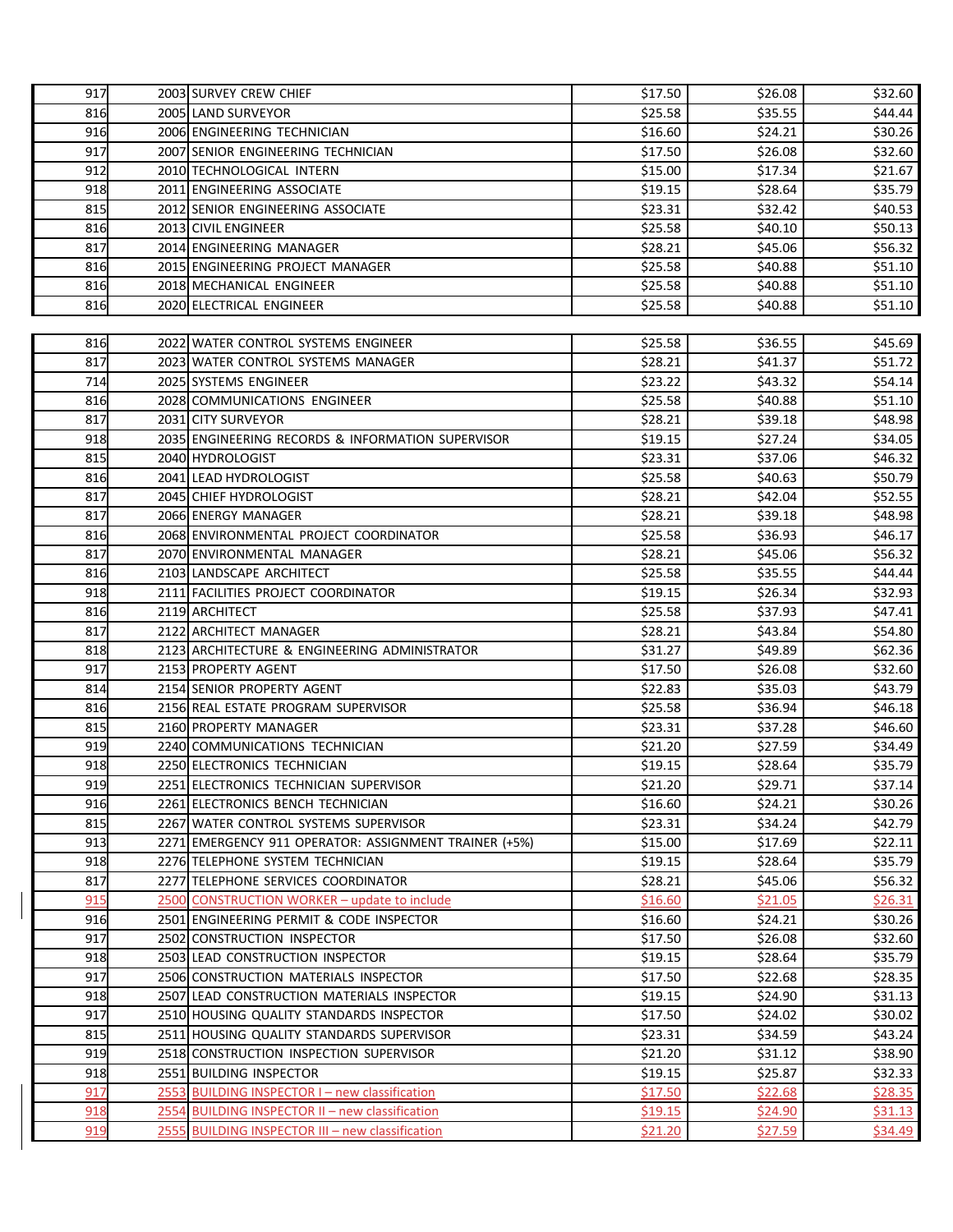| 920 | 2556 BUILDING INSPECTOR IV - new classification            | \$22.96 | \$30.43 | \$38.04 |
|-----|------------------------------------------------------------|---------|---------|---------|
| 816 | 2557 BUILDING INSPECTION SUPERVISOR - new classification   | \$25.58 | \$35.55 | \$44.44 |
| 917 | 2568 CROSS CONNECTION CONTROL SPECIALIST                   | \$17.50 | \$23.81 | \$29.77 |
| 918 | 2570 CODE INSPECTOR                                        | \$19.15 | \$28.31 | \$35.39 |
| 816 | 2575 INSPECTION SUPERVISOR                                 | \$25.58 | \$35.55 | \$44.44 |
| 816 | 2577 BUILDING INSPECTION MANAGER                           | \$25.58 | \$36.32 | \$45.41 |
| 918 | 2580 BUILDING PERMIT SPECIALIST                            | \$19.15 | \$26.52 | \$33.15 |
| 816 | 2581 BUILDING PLANS EXAMINER                               | \$25.58 | \$35.55 | \$44.44 |
| 815 | 2586 FIRE PROTECTION PLANS EXAMINER                        | \$23.31 | \$34.27 | \$42.83 |
| 817 | 2594 DEVELOPMENT SERVICES/NEIGHBORHOOD RESOURCES SECTION   | \$28.21 | \$39.18 | \$48.98 |
| 818 | 2596 DEVELOPMENT SERVICES ADMINISTRATOR                    | \$31.27 | \$43.38 | \$54.23 |
| 818 | 2598 BUILDING OFFICIAL                                     | \$31.27 | \$46.07 | \$57.59 |
| 916 | 2610 PLANNING TECHNICIAN                                   | \$16.60 | \$28.00 | \$35.00 |
| 814 | 2612 PLANNER                                               | \$22.83 | \$31.39 | \$39.23 |
| 815 | 2613 LEAD PLANNER                                          | \$23.31 | \$36.44 | \$45.55 |
| 816 | 2615 PRINCIPAL PLANNER                                     | \$25.58 | \$47.28 | \$59.10 |
| 817 | 2616 HISTORIC PRESERVATION PRINCIPAL PLANNER               | \$28.21 | \$39.18 | \$48.98 |
| 818 | 2617 PLANNING ADMINISTRATOR                                | \$31.27 | \$48.76 | \$60.95 |
| 917 | 2702 PARKING SERVICES SUPERVISOR                           | \$17.50 | \$24.97 | \$31.21 |
|     |                                                            |         |         |         |
| 818 | 2706 PARKWISE PROGRAM ADMINISTRATOR                        | \$31.27 | \$47.76 | \$59.70 |
| 917 | 2712 TRANSPORTATION ELIGIBILITY SPECIALIST                 | \$17.50 | \$23.88 | \$29.85 |
| 915 | 2718 PARKING SERVICES AGENT                                | \$15.60 | \$19.55 | \$24.44 |
| 916 | 2719 PARKING SERVICES AGENT                                | \$16.60 | \$21.05 | \$26.31 |
| 816 | 2730 TRANSIT SERVICES COORDINATOR                          | \$25.58 | \$35.55 | \$44.44 |
| 817 | 2731 TRANSIT SERVICES MANAGER                              | \$28.21 | \$42.35 | \$52.94 |
| 916 | 2732 TRAFFIC CONTROL TECHNICIAN                            | \$16.60 | \$22.01 | \$27.51 |
| 917 | 2733 LEAD TRAFFIC CONTROL TECHNICIAN                       | \$17.50 | \$23.71 | \$29.64 |
| 918 | 2736 TRAFFIC ENGINEERING TECHNICIAN SUPERVISOR             | \$19.15 | \$28.64 | \$35.79 |
| 916 | 2742 TRAFFIC ENGINEERING TECHNICIAN                        | \$16.60 | \$24.21 | \$30.26 |
| 817 | 2745 TRAFFIC ENGINEERING MANAGER                           | \$28.21 | \$41.69 | \$52.11 |
| 816 | 2755 TRANSPORTATION PUBLIC INFORMATION OFFICER             | \$25.58 | \$36.26 | \$45.33 |
| 817 | 2759 SENIOR PROJECT MANAGER                                | \$28.21 | \$44.90 | \$56.13 |
| 818 | 2760 TRANSPORTATION ADMINISTRATOR                          | \$31.27 | \$43.96 | \$54.95 |
| 817 | 2765 SMART MOBILITY PROGRAM MANAGER                        | \$28.21 | \$40.81 | \$51.01 |
| 817 | 2770 TRAFFIC ENGINEERING SAFETY MANAGER                    | \$28.21 | \$40.81 | \$51.02 |
| 816 | 2790 TRANSPORTATION PROGRAM COORDINATOR                    | \$25.58 | \$35.55 | \$44.44 |
| 819 | 2792 DEPUTY DIRECTOR OF TRANSPORTATION                     | \$34.81 | \$50.64 | \$63.30 |
| 916 | 3051 TRADE SPECIALIST                                      | \$16.60 | \$22.50 | \$28.13 |
| 916 | 3059 PARKS EQUIPMENT MECHANIC                              | \$16.60 | \$23.32 | \$29.15 |
| 914 | 3060 PARKS EQUIPMENT OPERATOR                              | \$15.05 | \$18.42 | \$23.03 |
| 912 | 3062 GROUNDSKEEPER                                         | \$15.00 | \$19.13 | \$23.91 |
| 917 | 3063 PARKS MAINTENANCE COORDINATOR                         | \$17.50 | \$26.08 | \$32.60 |
| 917 | 3064 LEAD PARKS EQUIPMENT MECHANIC                         | \$17.50 | \$25.13 | \$31.41 |
| 815 | 3081 PARKS AREA SUPERVISOR                                 | \$23.31 | \$32.42 | \$40.53 |
| 915 | 3305 SWIMMING POOL SUPERVISOR                              | \$15.60 | \$21.41 | \$26.76 |
| 916 | 3307 AQUATICS COORDINATOR                                  | \$16.60 | \$23.05 | \$28.81 |
| 814 | 3309 PARKS EVENT COORDINATOR                               | \$22.83 | \$30.46 | \$38.08 |
| 913 | 3312 RECREATION ASSISTANT                                  | \$15.00 | \$17.69 | \$22.11 |
| 916 | 3314 RECREATION SPECIALIST                                 | \$16.60 | \$21.96 | \$27.45 |
| 916 | 3321 RECREATION PROGRAM COORDINATOR                        | \$16.60 | \$24.21 | \$30.26 |
| 815 | 3325 RECREATION SUPERVISOR                                 | \$23.31 | \$32.69 | \$40.86 |
| 917 | 3326 RECREATION INCLUSION COORDINATOR - new classification | \$17.50 | \$22.68 | \$28.35 |
| 815 | 3327 THERAPEUTIC RECREATION SUPERVISOR                     | \$23.31 | \$32.40 | \$40.53 |
| 817 | 3330 AQUATICS PROGRAM MANAGER                              | \$28.21 | \$39.18 | \$48.98 |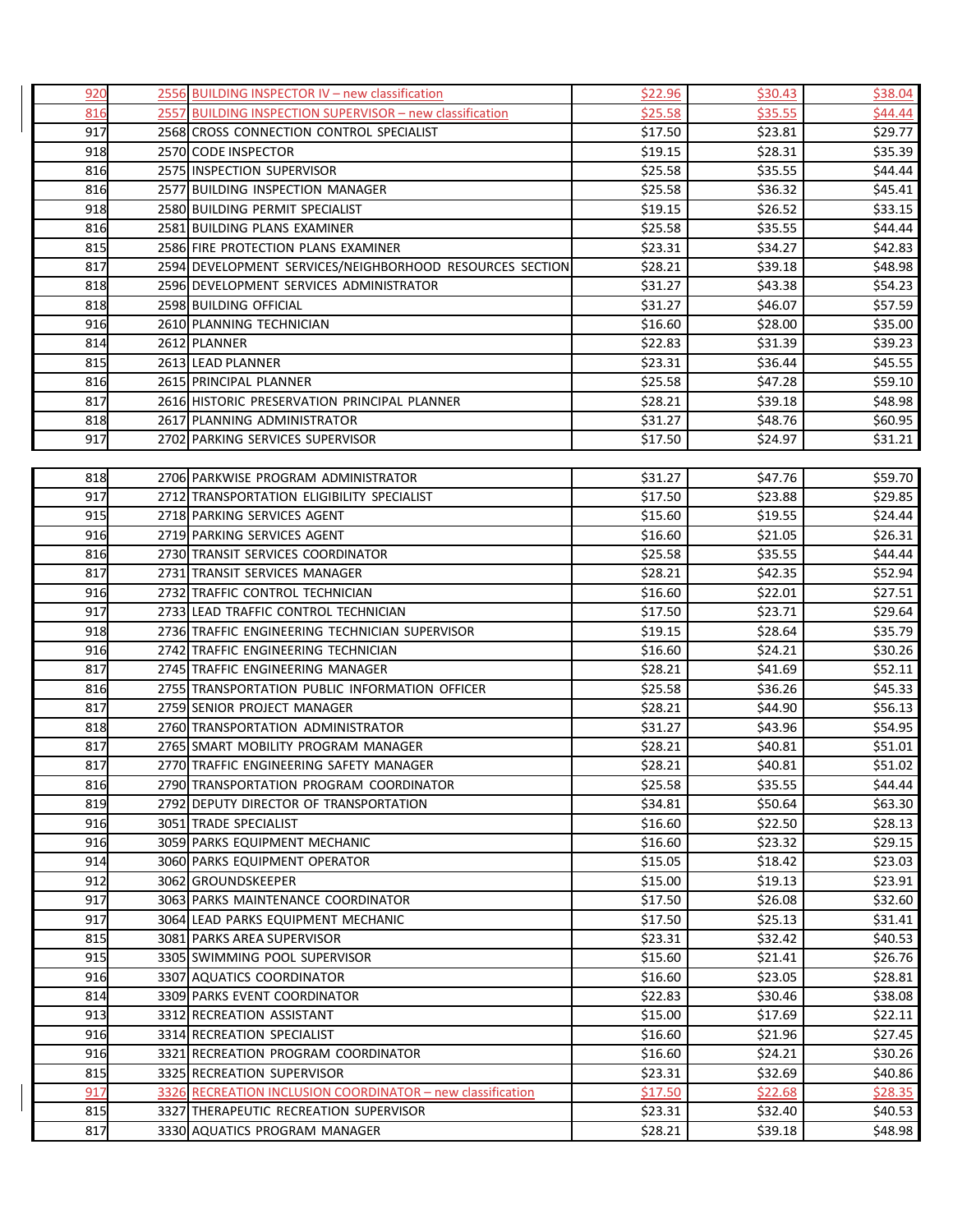| 917        | 3334 PROFESSIONAL STANDARDS ADMINISTRATIVE SPECIALIST                     | \$17.50            | \$24.43            | \$30.53            |
|------------|---------------------------------------------------------------------------|--------------------|--------------------|--------------------|
| 816        | 3340 PARKS & RECREATION SUPERINTENDENT                                    | \$25.58            | \$36.35            | \$45.44            |
| 817        | 3345 PARKS AND RECREATION PROGRAM MANAGER                                 | \$28.21            | \$39.18            | \$48.98            |
| 818        | 3350 PARKS & RECREATION ADMINISTRATOR                                     | \$31.27            | \$44.36            | \$55.45            |
| 815        | 3425 PUBLIC INFORMATION OFFICER                                           | \$23.31            | \$37.28            | \$46.60            |
| 819        | 3485 DEPUTY DIRECTOR OF PARKS & RECREATION                                | \$34.81            | \$49.36            | \$61.70            |
| 914        | 4000 UTILITY ACCOUNT RELATIONS SPECIALIST I                               | \$15.05            | \$18.64            | \$23.31            |
| 916        | 4001 UTILITY ACCOUNT RELATIONS SPECIALIST II                              | \$16.60            | \$21.05            | \$26.31            |
| 918        | 4002 UTILITY ACCOUNT RELATIONS SPECIALIST III                             | \$19.15            | \$24.90            | \$31.13            |
| 919        | 4003 UTILITY ACCOUNT SUPERVISOR                                           | \$21.20            | \$29.05            | \$36.32            |
| 914        | 4004 WATER COMMUNICATIONS OPERATOR                                        | \$15.05            | \$18.42            | \$23.03            |
| 916        | 4009 METER SERVICE REPRESENTATIVE                                         | \$16.60            | \$23.09            | \$28.86            |
| 815        | 4015 ENVIRONMENTAL SCIENTIST                                              | \$23.31            | \$35.27            | \$44.09            |
| 917        | 4016 WATER QUALITY ANALYST                                                | \$17.50            | \$26.08            | \$32.60            |
| 814        | 4018 CHEMIST                                                              | \$22.83            | \$32.65            | \$40.82            |
| 815        | 4019 CHEMIST SUPERVISOR                                                   | \$23.31            | \$36.86            | \$46.08            |
| 817        | 4020 WATER QUALITY LABORATORY SUPERVISOR                                  | \$28.21            | \$39.18            | \$48.98            |
| 915        | 4022 UTILITY SERVICE WORKER                                               | \$15.60            | \$22.17            | \$27.71            |
| 916        | 4023 SENIOR UTILITY SERVICE WORKER                                        | \$16.60            | \$24.21            | \$30.26            |
| 917        | 4024 LEAD UTILITY SERVICE WORKER                                          | \$17.50            | \$25.72            | \$32.15            |
| 916        | 4026 WATER SERVICE LOCATOR                                                | \$16.60            | \$21.05            | \$26.31            |
|            |                                                                           |                    |                    |                    |
| 919        | 4027 CORROSION CONTROL SUPERVISOR                                         | \$21.20            | \$31.73            | \$39.66            |
| 917        | 4028 CORROSION CONTROL TECHNICIAN                                         | \$17.50            | \$23.81            | \$29.77            |
| 919        | 4029 WATER OPERATIONS SUPERVISOR                                          | \$21.20            | \$28.30            | \$35.38            |
| 920        | 4032 PLANNER SCHEDULER                                                    | \$22.96            | \$32.86            | \$41.08            |
| 920        | 4034 COMMUNICATIONS MAINTENANCE SCHEDULER                                 | \$22.96            | \$32.68            | \$40.85            |
| 915        | 4035 APPRENTICE WATER METER REPAIRER                                      | \$15.60            | \$19.55            | \$24.44            |
| 916        | 4036 WATER METER REPAIRER                                                 | \$16.60            | \$24.21            | \$30.26            |
| 917        | 4037 LEAD WATER METER REPAIRER                                            | \$17.50            | \$26.08            | \$32.60            |
| 919        | 4040 WATER SERVICES SUPERVISOR                                            | \$21.20            | \$31.73            | \$39.66            |
| 915        | 4041 UTILITY SERVICE TECHNICIAN I                                         | \$15.60            | \$19.55            | \$24.44            |
|            |                                                                           | \$16.60            |                    |                    |
| 916<br>917 | 4042 UTILITY SERVICE TECHNICIAN II                                        |                    | \$21.05            | \$26.31            |
| 918        | 4043 UTILITY SERVICE TECHNICIAN III<br>4044 UTILITY SERVICE TECHNICIAN LD | \$17.50            | \$22.68            | \$28.35            |
|            | 4047 DISINFECTION TECHNICIAN                                              | \$19.15            | \$24.90<br>\$24.68 | \$31.13<br>\$30.84 |
| 917<br>917 | 4053 WATER SYSTEM OPERATOR                                                | \$17.50<br>\$17.50 | \$25.95            | \$32.43            |
| 920        |                                                                           | \$22.96            | \$34.99            | \$43.74            |
|            | 4055 WATER PLANT SUPERVISOR                                               |                    |                    |                    |
| 916        | 4062 WATER TREATMENT PLANT OPERATOR                                       | \$16.60            | \$24.21            | \$30.26            |
| 817        | 4067 WATER PROGRAM SUPERINTENDENT                                         | \$28.21            | \$42.59            | \$53.24            |
| 815        | 4068 ASSISTANT WATER OPERATIONS SUPERINTENDENT                            | \$23.31            | \$35.47            | \$44.33            |
| 817        | 4069 WATER OPERATIONS SUPERINTENDENT                                      | \$28.21            | \$42.59            | \$53.24            |
| 916        | 4090 WELL MAINTENANCE MECHANIC                                            | \$16.60            | \$23.79            | \$29.73            |
| 917        | 4092 LEAD WELL MAINTENANCE MECHANIC                                       | \$17.50            | \$26.08            | \$32.60            |
| 915        | 4096 WATER PARTS SPECIALIST collapsing class with 0963-Parts Spec         | \$15.60            | \$19.55            | \$24.44            |
| 918        | 4098 WATER PARTS SUPERVISOR                                               | \$19.15            | \$28.46            | \$35.58            |
| 818        | 4186 WATER ADMINISTRATOR                                                  | \$31.27            | \$45.85            | \$57.32            |
| 819        | 4188 DEPUTY DIRECTOR OF WATER                                             | \$34.81            | \$54.98            | \$68.72            |
| 815        | 5010 ENVIRONMENTAL SERVICES SUPERVISOR                                    | \$23.31            | \$32.58            | \$40.72            |
| 818        | 5035 FACILITIES ADMINISTRATOR                                             | \$31.27            | \$43.38            | \$54.23            |
| 819        | 5038 DEPUTY DIRECTOR OF GENERAL SERVICES                                  | \$34.81            | \$48.27            | \$60.34            |
| 912        | 5151 ENVIRONMENTAL SERVICES WORKER                                        | \$15.00            | \$17.08            | \$21.35            |
| 914        | 5153 SENIOR ENVIRONMENTAL SERVICES WORKER                                 | \$15.05            | \$18.42            | \$23.03            |
| 915        | 5155 HOUSEHOLD HAZARDOUS WASTE TECHNICIAN                                 | \$15.60            | \$20.17            | \$25.21            |
| 916        | 5156 LEAD HOUSEHOLD HAZARDOUS WASTE TECHNICIAN                            | \$16.60            | \$21.72            | \$27.14            |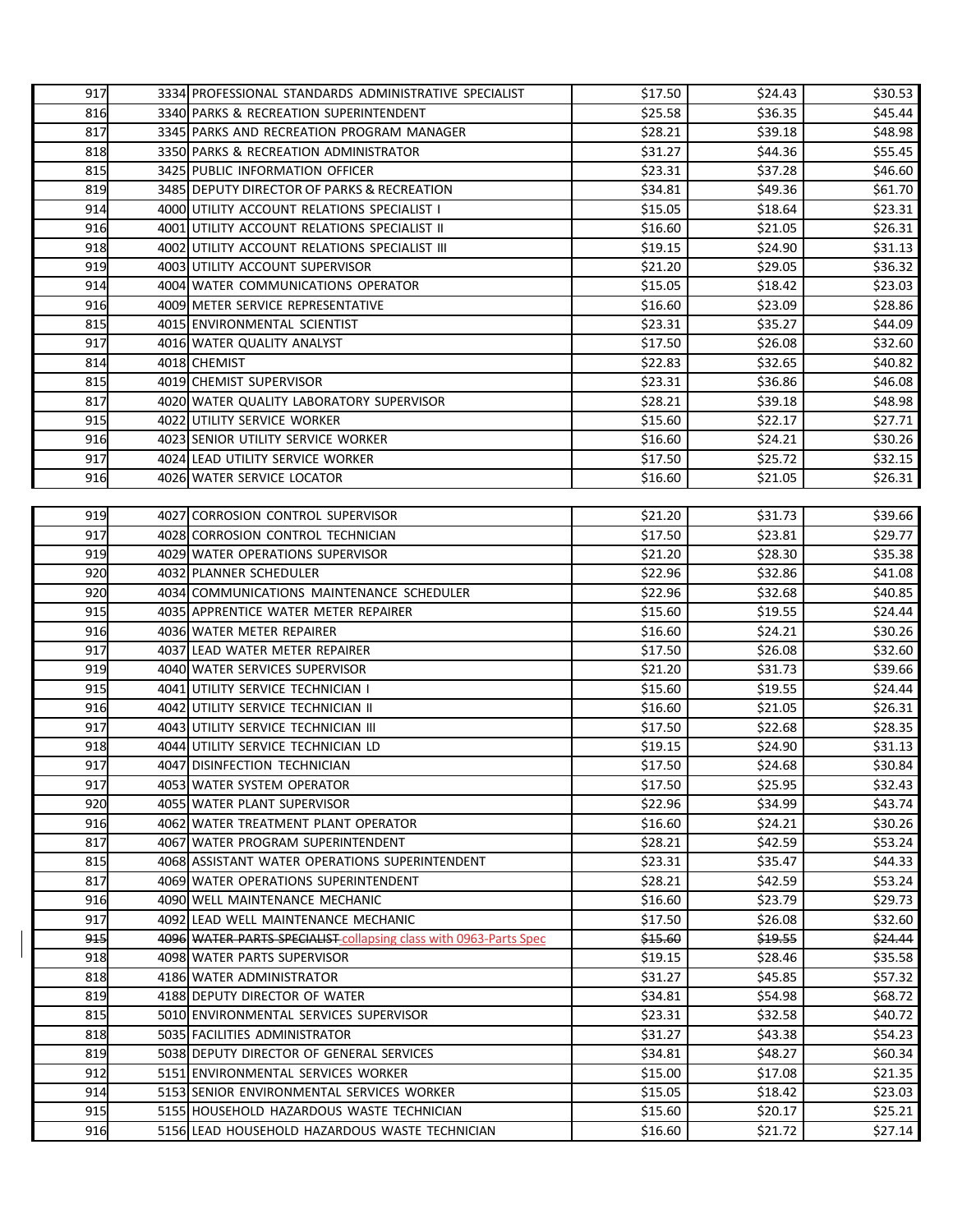| 916 | 5158 ENVIRONMENTAL SERVICES EQUIPMENT OPERATOR      | \$18.38\$16.60 | \$22.98\$21.81 | \$27.57\$27.27 |
|-----|-----------------------------------------------------|----------------|----------------|----------------|
| 916 | 5160 UTILITY SERVICE REPRESENTATIVE                 | \$16.60        | \$21.05        | \$26.31        |
| 917 | 5161 ENVIRONMENTAL INSPECTOR                        | \$17.50        | \$23.56        | \$29.45        |
| 814 | 5162 ENVIRONMENTAL SERVICES INSPECTION SUPERVISOR   | \$22.83        | \$30.46        | \$38.08        |
| 815 | 5164 RECYCLING COORDINATOR                          | \$23.31        | \$32.58        | \$40.72        |
| 918 | 5165 ENVIRONMENTAL SERVICES INSPECTOR               | \$19.15        | \$24.90        | \$31.13        |
| 917 | 5167 ENVIRONMENTAL SERVICES ACCOUNTS REPRESENTATIVE | \$17.50        | \$22.68        | \$28.35        |
| 814 | 5168 ENVIRONMENTAL SERVICES ACCOUNT REP SUPERVISOR  | \$22.83        | \$33.41        | \$41.77        |
| 817 | 5170 ENVIRONMENTAL SERVICES SUPERINTENDENT          | \$28.21        | \$40.89        | \$51.11        |
| 818 | 5190 ENVIRONMENTAL SERVICES ADMINISTRATOR           | \$31.27        | \$45.27        | \$56.59        |
| 819 | 5195 DEPUTY DIRECTOR OF ENVIRONMENTAL SERVICES      | \$34.81        | \$50.37        | \$62.97        |
| 914 | 5201 STREET MAINTENANCE WORKER I                    | \$15.05        | \$20.23        | \$25.28        |
| 915 | 5202 STREET MAINTENANCE WORKER II                   | \$15.60        | \$21.00        | \$26.25        |
| 917 | 5203 STREET MAINTENANCE CREW LEADER                 | \$17.50        | \$26.08        | \$32.60        |
| 917 | 5212 STREETS INSPECTION & COMPLIANCE SPECIALIST     | \$17.50        | \$26.08        | \$32.60        |
| 815 | 5225 STREET MAINTENANCE SUPERVISOR                  | \$23.31        | \$32.42        | \$40.53        |
| 817 | 5230 TRANSPORTATION SUPERINTENDENT                  | \$28.21        | \$39.18        | \$48.98        |
| 912 | 5301 FLEET SERVICES ATTENDANT                       | \$15.00        | \$17.51        | \$21.89        |
| 914 | 5303 SENIOR FLEET SERVICES TECHNICIAN               | \$15.05        | \$21.18        | \$26.48        |
| 916 | 5304 LEAD FLEET SERVICES TECHNICIAN                 | \$16.60        | \$24.21        | \$30.26        |
| 917 | 5312 AUTOMOTIVE MECHANIC                            | \$17.50        | \$24.54        | \$30.67        |
| 918 | 5313 LEAD AUTOMOTIVE MECHANIC                       | \$19.15        | \$24.90        | \$31.13        |
|     |                                                     |                |                |                |
| 918 | 5322 SENIOR HEAVY EQUIPMENT MECHANIC                | \$19.15        | \$28.64        | \$35.79        |
| 915 | 5336 FLEET CONTROL SPECIALIST                       | \$15.60        | \$22.48        | \$28.10        |
| 915 | 5338 FLEET EQUIPMENT MECHANIC                       | \$15.60        | \$22.48        | \$28.10        |
| 814 | 5340 FLEET SERVICES SUPERVISOR                      | \$22.83        | \$31.00        | \$38.75        |
| 814 | 5343 FLEET EQUIPMENT SPECIALIST                     | \$22.83        | \$30.46        | \$38.08        |
| 817 | 5346 FLEET MAINTENANCE SUPERINTENDENT               | \$28.21        | \$42.24        | \$52.80        |
| 818 | 5348 FLEET ADMINISTRATOR                            | \$31.27        | \$43.38        | \$54.23        |
| 913 | 5712 SENIOR TRADES HELPER                           | \$15.00        | \$18.91        | \$23.64        |
| 916 | 5715 CONSTRUCTION MAINTENANCE WORKER                | \$16.60        | \$21.05        | \$26.31        |
| 915 | 5716 BUILDING MAINTENANCE WORKER                    | \$15.60        | \$19.83        | \$24.79        |
| 918 | 5720 HOUSING TECHNICIAN SUPERVISOR                  | \$19.15        | \$26.57        | \$33.21        |
| 917 | 5723 HOUSING TECHNICIAN                             | \$17.50        | \$25.58        | \$31.98        |
| 917 | 5724 PEST CONTROL SPECIALIST                        | \$17.50        | \$22.68        | \$28.35        |
| 918 | 5730 FUEL STATION MECHANIC                          | \$19.15        | \$25.64        | \$32.06        |
| 916 | 5731 MAINTENANCE MECHANIC                           | \$16.60        | \$24.21        | \$30.26        |
| 917 | 5732 LEAD MAINTENANCE MECHANIC                      | \$17.50        | \$26.08        | \$32.60        |
| 919 | 5739 CARPENTRY SUPERVISOR                           | \$21.20        | \$30.57        | \$38.21        |
| 917 | 5740 CARPENTER                                      | \$17.50        | \$24.52        | \$30.65        |
| 917 | 5741 CEMENT MASON                                   | \$17.50        | \$22.68        | \$28.35        |
| 917 | 5742 LOCKSMITH                                      | \$17.50        | \$22.68        | \$28.35        |
| 918 | 5743 PLUMBER                                        | \$19.15        | \$24.90        | \$31.13        |
| 916 | 5744 ROOFER                                         | \$16.60        | \$21.05        | \$26.31        |
| 918 | 5746 LEAD SIGN FABRICATOR                           | \$19.15        | \$24.90        | \$31.13        |
| 917 | 5747 SIGN FABRICATOR                                | \$17.50        | \$22.68        | \$28.35        |
| 916 | 5748 PAINTER                                        | \$16.60        | \$21.05        | \$26.31        |
| 918 | 5755 ELECTRICIAN                                    | \$19.15        | \$25.39        | \$31.74        |
| 919 | 5757 ELECTRICAL SUPERVISOR                          | \$21.20        | \$29.71        | \$37.14        |
| 917 | 5772 WELDER                                         | \$17.50        | \$23.80        | \$29.77        |
| 917 | 5780 PHYSICAL PLANT OPERATOR                        | \$17.50        | \$23.36        | \$29.20        |
| 918 | 5785 HVAC TECHNICIAN                                | \$19.15        | \$24.93        | \$31.17        |
| 919 | 5787 HVAC-R SUPERVISOR                              | \$21.20        | \$28.22        | \$35.27        |
| 919 | 5803 PLUMBING SUPERVISOR                            | \$21.20        | \$30.18        | \$37.73        |
|     |                                                     |                |                |                |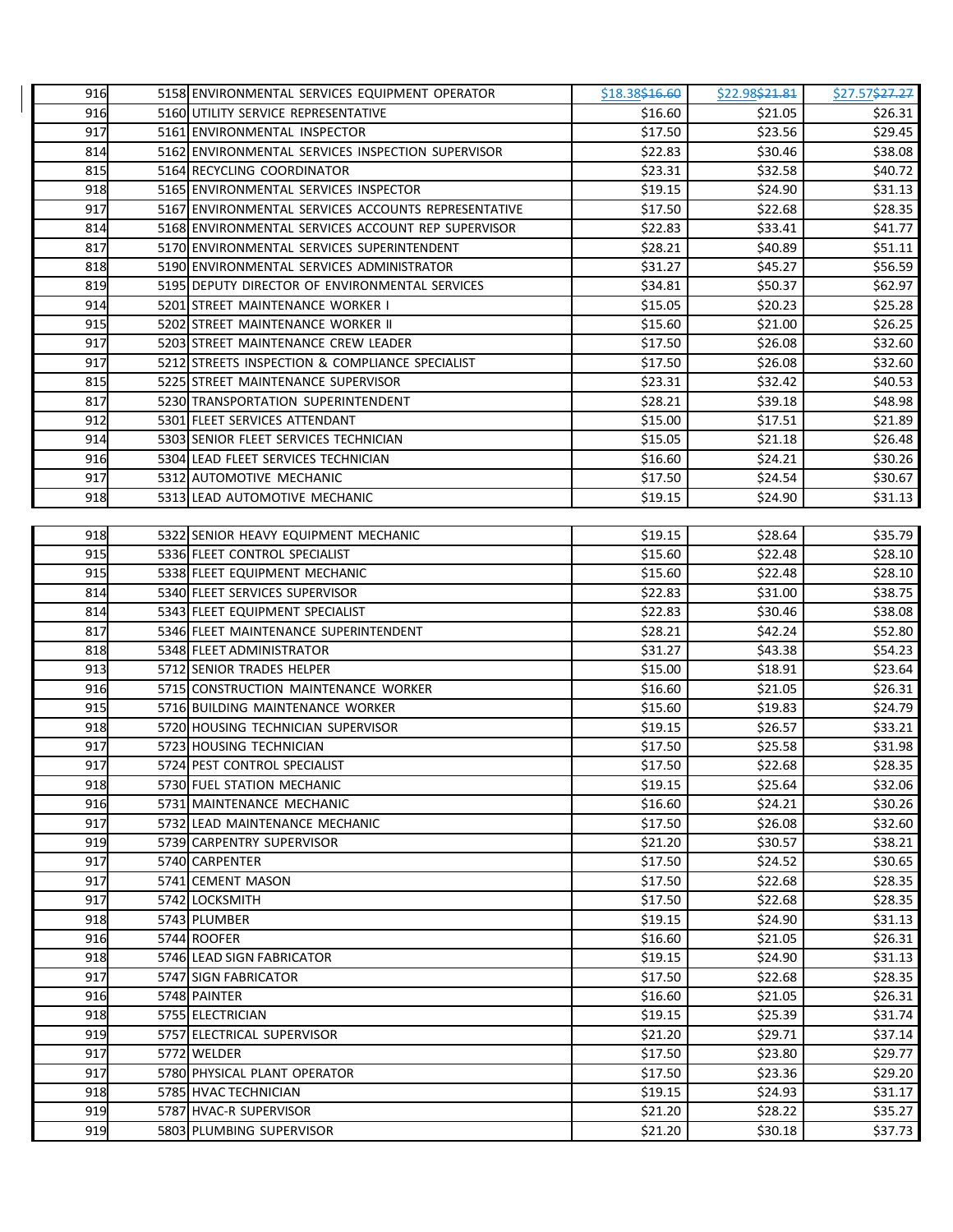| 916 | 5806 ASSET MANAGEMENT PLANNING TECHNICIAN                | \$16.60 | \$22.31 | \$27.89 |
|-----|----------------------------------------------------------|---------|---------|---------|
| 817 | 5810 FACILITIES MANAGEMENT SUPERINTENDENT                | \$28.21 | \$39.18 | \$48.98 |
| 920 | 5812 FIRE IMPAIRMENT SPECIALIST                          | \$22.96 | \$31.61 | \$39.51 |
| 915 | 6003 EQUIPMENT OPERATOR                                  | \$15.60 | \$22.17 | \$27.71 |
| 916 | 6004 HEAVY EQUIPMENT OPERATOR                            | \$16.60 | \$23.26 | \$29.08 |
| 917 | 6005 EQUIPMENT OPERATION SPECIALIST                      | \$17.50 | \$24.27 | \$30.33 |
| 912 | 6101 CUSTODIAN                                           | \$15.00 | \$17.08 | \$21.35 |
| 915 | 6102 LEAD CUSTODIAN                                      | \$15.60 | \$19.97 | \$24.96 |
| 917 | 6105 CUSTODIAL SERVICES SUPERVISOR                       | \$17.50 | \$24.63 | \$30.79 |
| 918 | 6205 COMMUNITY SERVICE OFFICER SUPERVISOR                | \$19.15 | \$25.84 | \$32.30 |
| 917 | <b>6300 POLICE EVIDENCE EXAMINATION SPECIALIST</b>       | \$17.50 | \$22.68 | \$28.35 |
| 916 | 6301 POLICE EVIDENCE TECHNICIAN                          | \$16.60 | \$21.05 | \$26.31 |
| 918 | 6302 POLICE EVIDENCE SUPERVISOR                          | \$19.15 | \$24.90 | \$31.13 |
| 816 | 6303 POLICE EVIDENCE SUPERINTENDENT                      | \$25.58 | \$35.55 | \$44.44 |
| 915 | 6304 PUBLIC SAFETY SERVICE OPERATOR                      | \$15.60 | \$19.55 | \$24.44 |
| 916 | 6305 COMMUNITY SERVICE OFFICER                           | \$16.60 | \$23.49 | \$29.36 |
| 920 | 6309 PUBLIC SAFETY COMMUNICATIONS SUPERVISOR             | \$22.96 | \$30.43 | \$38.04 |
| 916 | 6310 PUBLIC SAFETY DISPATCHER: ASSIGNMENT TRAINER (+5%)  | \$16.60 | \$21.05 | \$26.31 |
| 918 | 6320 REGIONAL INTELLIGENCE ANALYST - update to include   | \$19.15 | \$24.90 | \$31.13 |
| 814 | 6321 CRIMINALIST                                         | \$22.83 | \$30.46 | \$38.08 |
| 815 | 6322 CRIMINALIST - GRANT                                 | \$23.31 | \$32.42 | \$40.53 |
| 815 | 6323 CRIMINALIST II                                      | \$23.31 | \$32.42 | \$40.53 |
| 816 | 6324 CRIMINALIST III                                     | \$25.58 | \$35.55 | \$44.44 |
| 817 | 6327 DNA TECHNICAL LEADER                                | \$28.21 | \$44.55 | \$55.68 |
|     |                                                          |         |         |         |
| 817 | 6328 CRIME LABORATORY COORDINATOR                        | \$28.21 | \$43.14 | \$53.92 |
| 818 | 6329 CRIME LABORATORY SUPERINTENDENT                     | \$31.27 | \$43.75 | \$54.69 |
| 916 | 6330 PUBLIC SAFETY COMMUNICATIONS SPECIALIST I           | \$16.60 | \$21.05 | \$26.31 |
| 917 | 6331 PUBLIC SAFETY COMMUNICATIONS SPECIALIST II          | \$17.50 | \$22.68 | \$28.35 |
| 919 | 6332 PUBLIC SAFETY COMMUNICATIONS SPECIALIST III         | \$21.20 | \$27.59 | \$34.49 |
| 918 | 6333 FINANCIAL INVESTIGATOR                              | \$19.15 | \$28.01 | \$35.02 |
| 917 | 6337 POLICE CRIME & INTELLIGENCE ANALYST I               | \$17.50 | \$22.68 | \$28.35 |
| 918 | 6338 POLICE CRIME & INTELLIGENCE ANALYST II              | \$19.15 | \$24.90 | \$31.13 |
| 919 | 6339 POLICE CRIME & INTELLIGENCE ANALYST III             | \$21.20 | \$27.59 | \$34.49 |
| 919 | 6340 AIRCRAFT MECHANIC                                   | \$21.20 | \$29.82 | \$37.28 |
| 918 | 6344 REGIONAL EMERGENCY RESPONSE PLANNER (UC)            | \$19.15 | \$25.32 | \$31.65 |
| 917 | 6345 AFIS SUPERVISOR                                     | \$17.50 | \$26.08 | \$32.60 |
| 815 | 6346 CRIME ANALYST SUPERVISOR                            | \$23.31 | \$33.66 | \$42.08 |
| 817 | 6347 CRIME ANALYST SUPERINTENDENT                        | \$28.21 | \$41.61 | \$52.01 |
| 916 | 6348 AFIS TECHNICIAN                                     | \$16.60 | \$21.53 | \$26.91 |
| 917 | 6350 CRIME SCENE SPECIALIST                              | \$17.50 | \$22.68 | \$28.35 |
| 919 | 6351 CRIME SCENE SPECIALIST SUPERVISOR                   | \$21.20 | \$30.07 | \$37.59 |
| 817 | 6353 POLICE IDENTIFICATION SUPERINTENDENT                | \$28.21 | \$42.59 | \$53.24 |
| 918 | 6355 LEAD CRIME SCENE SPECIALIST                         | \$19.15 | \$24.90 | \$31.13 |
| 817 | 6356 POLICE PSYCHOLOGIST                                 | \$28.21 | \$45.06 | \$56.32 |
| 819 | 6360 FORENSICS ADMINISTRATOR                             | \$34.81 | \$51.75 | \$64.68 |
| 819 | 6363 DEPUTY DIRECTOR OF PUBLIC SAFETY COMMUNICATIONS     | \$34.81 | \$55.51 | \$69.39 |
| 818 | 6364 PUBLIC SAFETY COMMUNICATIONS ADMINISTRATOR          | \$31.27 | \$49.89 | \$62.36 |
| 816 | 6366 PUBLIC SAFETY COMMUNICATIONS COORDINATOR            | \$25.58 | \$36.62 | \$45.78 |
| 915 | 6367 PUBLIC SAFETY COMMUNICATION SPECIALIST I - TRAINEE  | \$15.60 | \$19.55 | \$24.44 |
| 916 | 6368 PUBLIC SAFETY COMMUNICATION SPECIALIST II - TRAINEE | \$16.60 | \$21.05 | \$26.31 |
| 918 | 6386 ASSOCIATE ANALYST                                   | \$19.15 | \$25.27 | \$31.59 |
| 814 | 6387 ANALYST                                             | \$22.83 | \$32.53 | \$40.66 |
| 815 | 6388 LEAD ANALYST                                        | \$23.31 | \$32.42 | \$40.53 |
| 816 | 6389 ANALYSIS SUPERVISOR                                 | \$25.58 | \$36.92 | \$46.14 |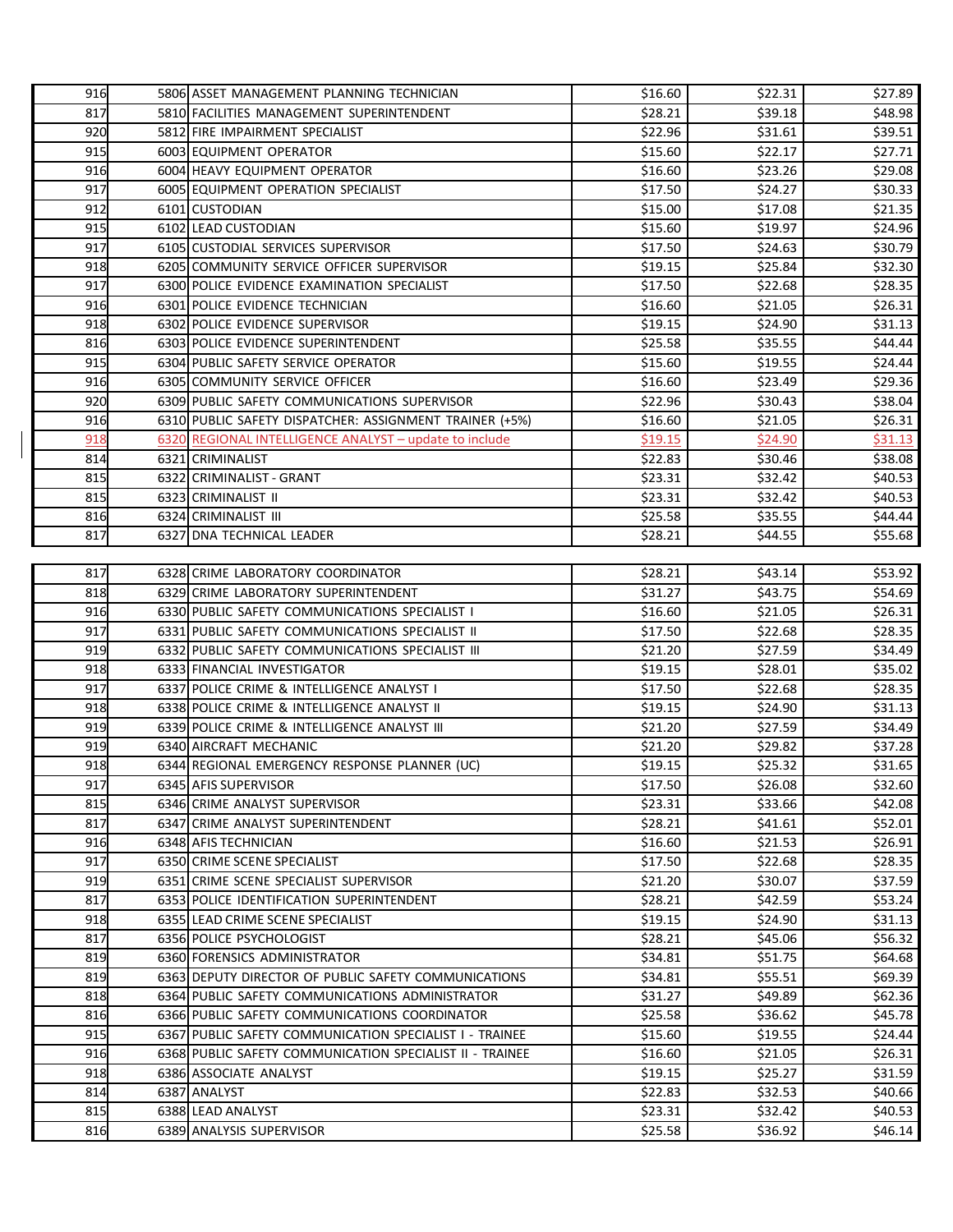| 817 | 6390 ANALYSIS SUPERINTENDENT                        | \$28.21 | \$42.59 | \$53.24 |
|-----|-----------------------------------------------------|---------|---------|---------|
| 818 | 6391 ANALYSIS ADMINISTRATOR                         | \$31.27 | \$44.55 | \$55.68 |
| 818 | 6474 FIRE CODE ADMINISTRATOR - update to include    | \$31.27 | \$43.38 | \$54.23 |
| 816 | 6476 EMERGENCY MANAGEMENT COORDINATOR               | \$25.58 | \$36.15 | \$45.18 |
| 817 | 6477 EMERGENCY MANAGER                              | \$28.21 | \$39.84 | \$49.80 |
| 815 | 6478 COMMUNITY SERVICES OUTREACH COORDINATOR        | \$23.31 | \$32.42 | \$40.53 |
| 817 | 6479 COMMUNITY RISK REDUCTION MANAGER               | \$28.21 | \$39.18 | \$48.98 |
| 917 | 6481 FIRE EQUIPMENT SPECIALIST - update to include  | \$17.50 | \$22.68 | \$28.35 |
| 917 | 6487 COMMUNITY SERVICES OUTREACH SPECIALIST         | \$17.50 | \$22.68 | \$28.35 |
| 818 | 6491 STRATEGIC COMMUNICATIONS ADMINISTRATOR         | \$31.27 | \$43.38 | \$54.23 |
| 817 | 6520 CRIME LABORATORY QUALITY ASSURANCE COORDINATOR | \$28.21 | \$39.18 | \$48.98 |

*\* Pay grade will continue to be used to determine promotions, laterals, and demotions.*

City of Tucson FY 2023 Effective: June 19, 2022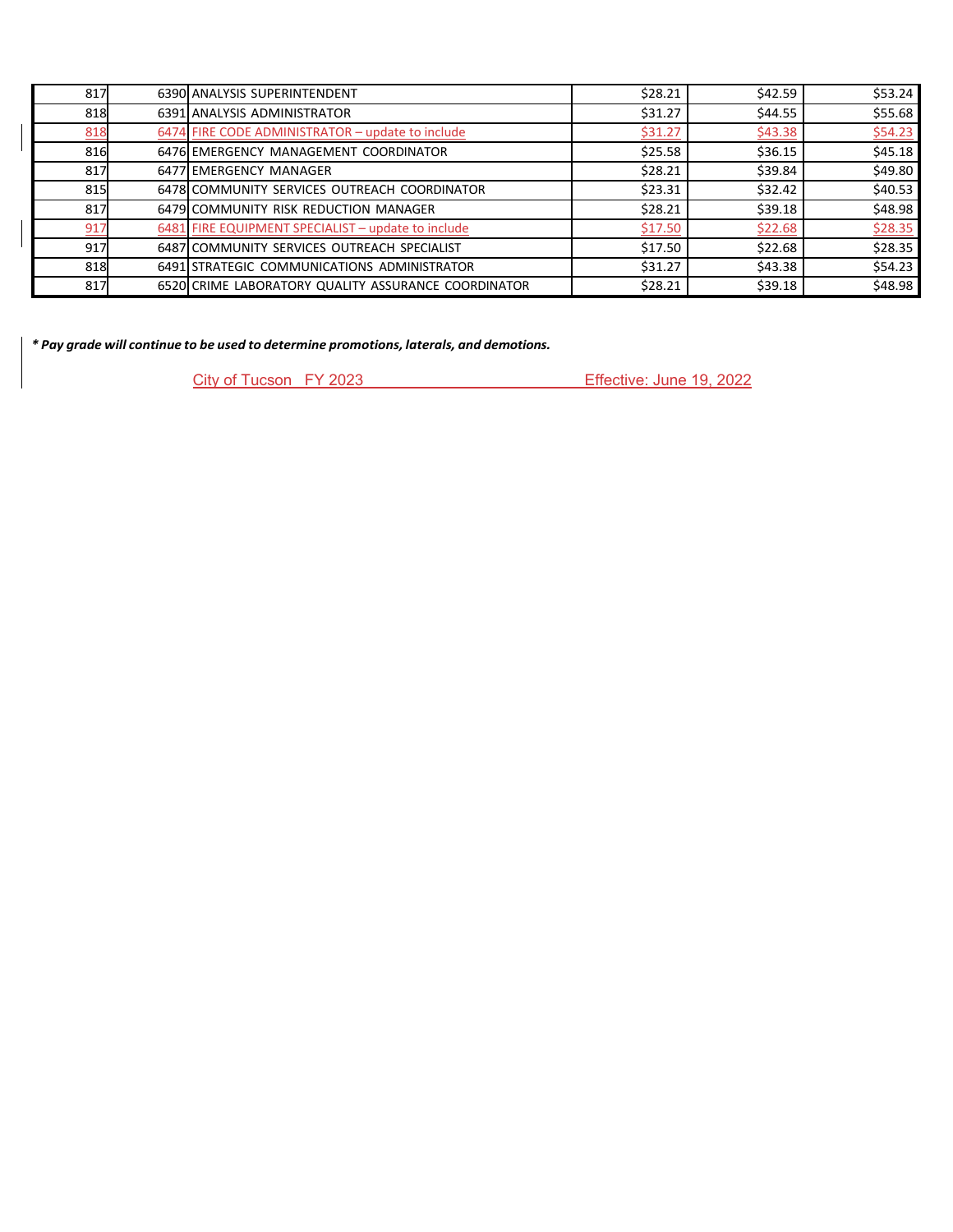#### **Schedule A**

### **Elected and Mayor / Council Appointed Officials and Employees (UC-Unclassified)**

| <b>Class Title</b>                                 | <b>Hourly</b>     | Salary*                             | <b>Effective Date</b> |
|----------------------------------------------------|-------------------|-------------------------------------|-----------------------|
|                                                    |                   |                                     |                       |
| 0400 Mayor (Elected)                               | \$0.00            | \$3,500.00                          | 12/06/1999            |
| 040 <sup>†</sup> Council Member (Elected)          | \$0.00            | \$2,000.00                          | 12/06/1999            |
| 0408 MC Personal Staff Member (UC)                 | $$19.24 - $42.73$ | \$40,019.20 - \$88,878.40           | 12/23/2018            |
| 0404 MC Assistant (UC)                             | $$15.00 - $20.10$ | \$24,960.00-\$41,808.00             | 12/23/2018            |
| 0405 CMO Exempt Appointee                          | $$22.83 - $45.52$ | \$47,486.40 - \$94,681.60           | 12/23/2018            |
| 0409 City Clerk (UC)                               | \$72.5374.52      | \$450,862.40155,000.00              |                       |
| 5/23/202102/02/2022                                |                   |                                     |                       |
| 0430 City Manager (UC)                             | \$117.44          | \$244,275.20                        | 5/23/2021             |
| 0625 City Attorney (UC)                            | \$87.54117.79     | \$182,083.20245,000.00              |                       |
| 5/23/202103/09/2022                                |                   |                                     |                       |
| 0629 Limited Special City Magistrate (UC)          | \$33.49           | \$69,659.20                         | 1/1/2014              |
| 0630 City Magistrate (UC)                          | \$57.4466.37      | \$ <del>119,467.05</del> 138,049.60 |                       |
| 6/28/202105/03/2022                                |                   |                                     |                       |
| 0638 Presiding Magistrate (UC)                     | $$63.18**73.01$   | \$131,422.72**151,854.56            |                       |
| 6/28/202105/03/2022                                |                   |                                     |                       |
| 0634 Senior Special Magistrate (UC)                | \$57.44           | \$119,467.05                        | 6/28/2021             |
| 0635 Special Magistrate (UC)                       | \$125.00          | \$125.00                            | 1/1/2012              |
| 0635H Special Magistrate (UC) HOURLY               | \$53.10           | \$110,439.68                        | 05/03/2022            |
| 0636 Special Magistrate - Alternative to Jail (UC) | \$250.00          | \$250.00                            | 1/1/2012              |

*\*Mayor & Council Member salaries are stated monthly in accordance with Tucson AZ, Code of Ordinances, Part I Charter, Chapter V, §8-9. Special Magistrates are compensated per session worked.* 

*The hourly rate is the official rate of pay; all other rates are for informational purposes only.* 

*City of Tucson FY 20223 Effective: June 2019, 20221*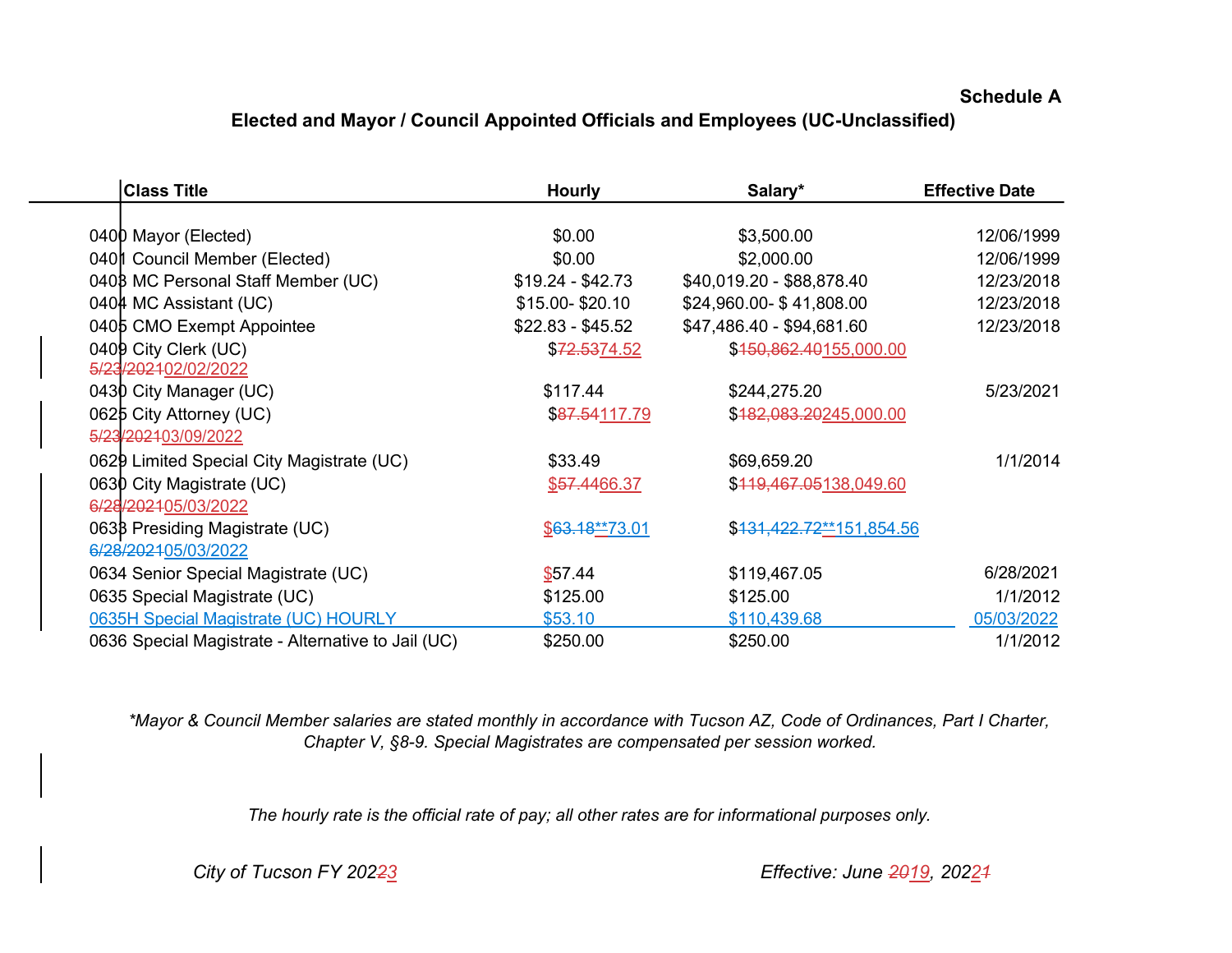### **Schedule B-1**

**EXEMPT** 

| <b>GRADE</b> |   | <b>Minimum</b> | <b>Midpoint</b> | <b>Maximum</b> |
|--------------|---|----------------|-----------------|----------------|
| $814$ A      |   | 47,486.40      | 63,356.80       | 79,206.40      |
|              | Н | 22.83          | 30.46           | 38.08          |
| $815$ $A$    |   | 48,484.80      | 67,433.60       | 86,361.60      |
|              | н | 23.31          | 32.42           | 41.52          |
| $816$ $A$    |   | 53,206.40      | 73,944.00       | 94,681.60      |
|              | Н | 25.58          | 35.55           | 45.52          |
| $817$ $A$    |   | 58,676.80      | 81,494.40       | 104,291.20     |
|              | н | 28.21          | 39.18           | 50.14          |
| $818$ $A$    |   | 65,041.60      | 90,230.40       | 115,419.20     |
|              | н | 31.27          | 43.38           | 55.49          |
| $819$ $A$    |   | 72,404.80      | 100,401.60      | 128,377.60     |
|              | Н | 34.81          | 48.27           | 61.72          |
| 820 A        |   | 80,995.20      | 112,236.80      | 143,457.60     |
|              | Н | 38.94          | 53.96           | 68.97          |
| $825$ $A$    |   | 101,088        | 146,536.00      | 191,984.00     |
|              | Н | 48.6           | 70.45           | 92.3           |
| 850 A        |   | 121,160.00     | 180,814.40      | 240,468.80     |
|              | Н | 58.25          | 86.93           | 115.61         |

*The hourly rate is the official rate of pay; all other rates are for informational purposes only.* 

City of Tucson FY 20222023 Effective: June 2019, 20212022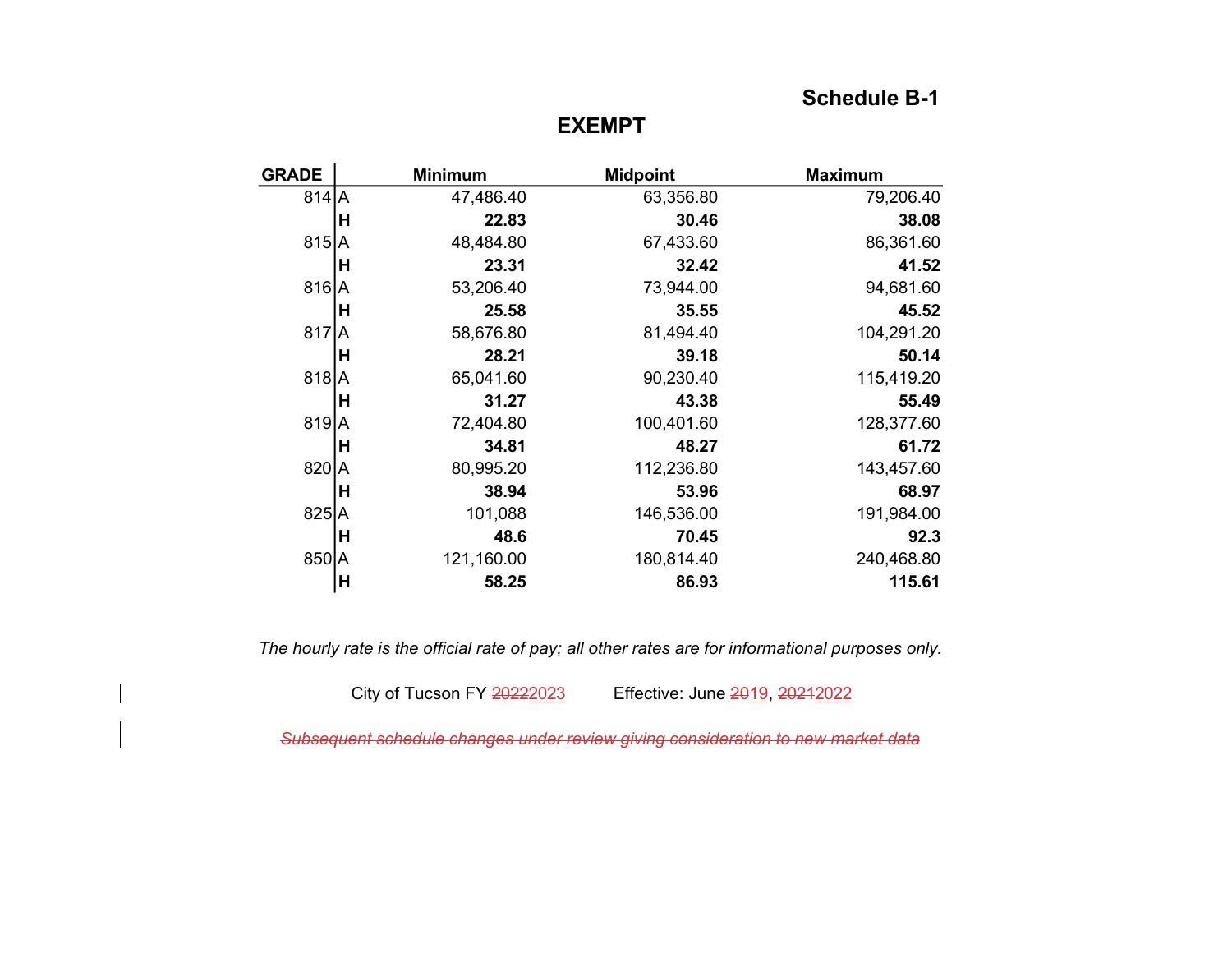#### **Schedule B‐2**

|  | <b>NON-EXEMPT</b> |
|--|-------------------|
|--|-------------------|

| <b>GRADE</b> | <b>Minimum</b> |           | <b>Midpoint</b> | <b>Maximum</b> |  |
|--------------|----------------|-----------|-----------------|----------------|--|
| 911          | A              | 31,200.00 | 34,465.60       | 37,731.20      |  |
|              | Н              | 15.00     | 16.57           | 18.14          |  |
| 912          | A              | 31,200.00 | 35,526.40       | 39,832.00      |  |
|              | Н              | 15.00     | 17.08           | 19.15          |  |
| 913          | A              | 31,200.00 | 36,795.20       | 42,369.60      |  |
|              | H              | 15.00     | 17.69           | 20.37          |  |
| 914          | A              | 31,304.00 | 38,313.60       | 45,323.20      |  |
|              | H              | 15.05     | 18.42           | 21.79          |  |
| 915          | A              | 32,448.00 | 40,664.00       | 48,859.20      |  |
|              | H              | 15.60     | 19.55           | 23.49          |  |
| 916          | A              | 34,528.00 | 43.784.00       | 53,040.00      |  |
|              | Н              | 16.60     | 21.05           | 25.50          |  |
| 917          | A              | 36,400.00 | 47,174.40       | 57,948.80      |  |
|              | H              | 17.50     | 22.68           | 27.86          |  |
| 918          | A              | 39,832.00 | 51,792.00       | 63,731.20      |  |
|              | Н              | 19.15     | 24.90           | 30.64          |  |
| 919          | A              | 44,096.00 | 57,376.80       | 70,657.60      |  |
|              | H              | 21.20     | 27.59           | 33.97          |  |
| 920          | A              | 47,756.80 | 63,294.40       | 78,811.20      |  |
|              | H              | 22.96     | 30.43           | 37.89          |  |

*The hourly rate is the official rate of pay; all other rates are for informational purposes only.*

City of Tucson FY 20222023 Effective: June 2019, 20212022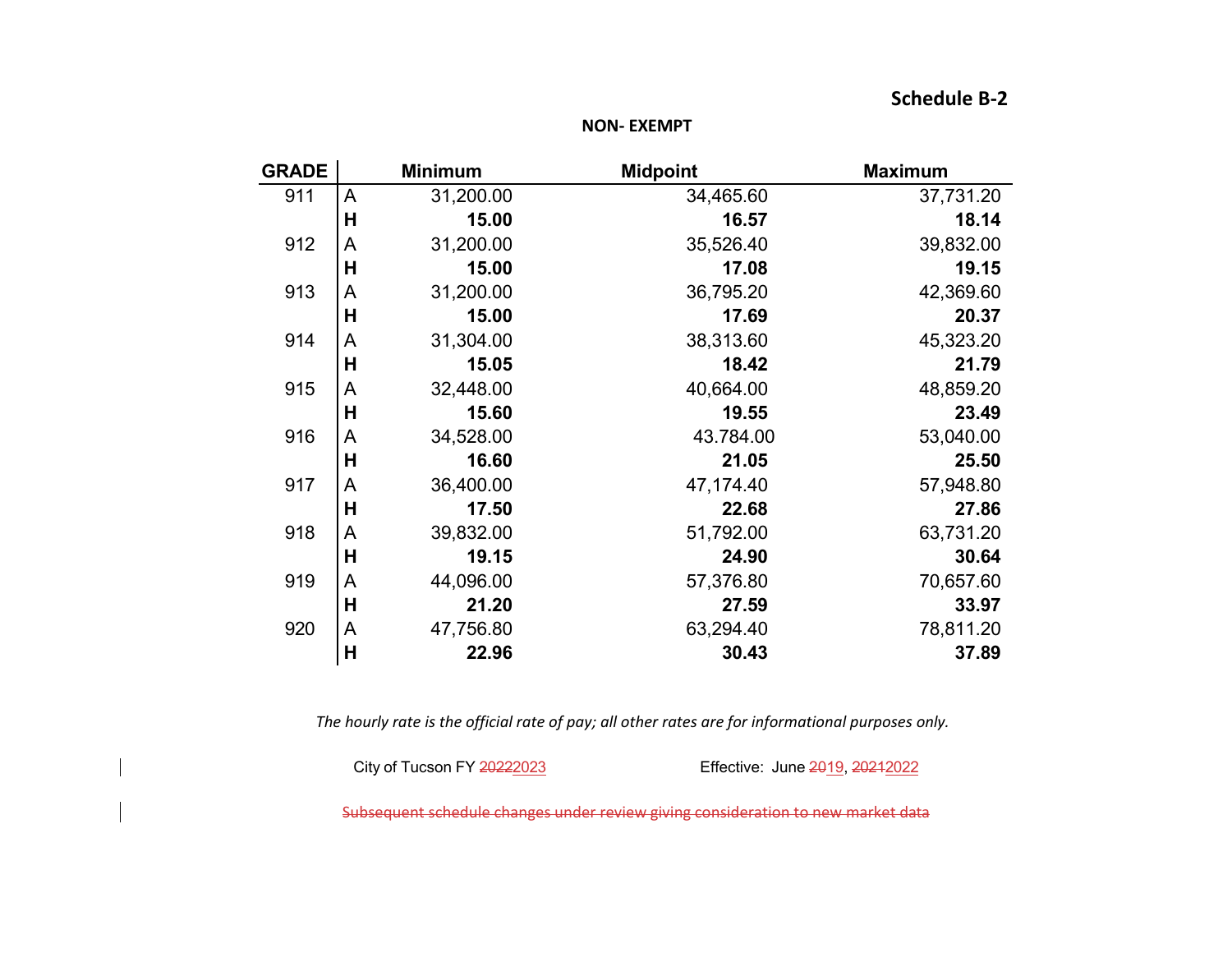#### **Schedule C‐1**

**Fire‐80 HR (Non‐Exempt)**

|             | Grade                      | Step 1                | Step 2                 | Step 3                | Step 4                | Step 5                | Step 6                | Step 7                | Step 8                | Step 9                | Step 10               | Step 11               | Step 12               |
|-------------|----------------------------|-----------------------|------------------------|-----------------------|-----------------------|-----------------------|-----------------------|-----------------------|-----------------------|-----------------------|-----------------------|-----------------------|-----------------------|
| Recruit     | 400H                       |                       | \$35,900.80<br>\$17.26 |                       |                       |                       |                       |                       |                       |                       |                       |                       |                       |
| FF          | 401H                       |                       |                        |                       |                       |                       |                       |                       |                       |                       |                       |                       |                       |
|             | Annually                   | \$48,526.40           | \$50,079.24            | \$51,681.78           | \$53,335.60           | \$55,042.34           | \$56,803.69           | \$58,621.41           | \$60,497.29           | \$62,433.21           | \$64,431.07           | \$66,492.87           | \$68,620.64           |
|             | Monthly                    | \$4,043.87            | \$4,173.27             | \$4,306.82            | \$4,444.63            | \$4,586.86            | \$4,733.64            | \$4,885.12            | \$5,041.44            | \$5,202.77            | \$5,369.26            | \$5,541.07            | \$5,718.39            |
|             | <b>Bi-Weekly</b><br>Hourly | \$1,866.40<br>\$23.33 | \$1,926.12<br>\$24.08  | \$1,987.76<br>\$24.85 | \$2,051.37<br>\$25.64 | \$2,117.01<br>\$26.46 | \$2,184.76<br>\$27.31 | \$2,254.67<br>\$28.18 | \$2,326.82<br>\$29.09 | \$2,401.28<br>\$30.02 | \$2,478.12<br>\$30.98 | \$2,557.42<br>\$31.97 | \$2,639.26<br>\$32.99 |
| FF.         | 403H                       |                       |                        |                       |                       |                       |                       |                       |                       |                       |                       |                       |                       |
| Specialty   | Annually                   | \$50,960.00           | \$52,590.72            | \$54,273.62           | \$56,010.38           | \$57,802.71           | \$59,652.40           | \$61,561.27           | \$63,531.24           | \$65,564.23           | \$67,662.29           | \$69,827.48           | \$72,061.96           |
|             | Monthly                    | \$4,246.67            | \$4,382.56             | \$4,522.80            | \$4,667.53            | \$4,816.89            | \$4,971.03            | \$5,130.11            | \$5,294.27            | \$5,463.69            | \$5,638.52            | \$5,818.96            | \$6,005.16            |
|             | <b>Bi-Weekly</b>           | \$1,960.00            | \$2,022.72             | \$2,087.45            | \$2,154.25            | \$2,223.18            | \$2,294.32            | \$2,367.74            | \$2,443.51            | \$2,521.70            | \$2,602.40            | \$2,685.67            | \$2,771.61            |
|             | Hourly                     | \$24.50               | \$25.28                | \$26.09               | \$26.93               | \$27.79               | \$28.68               | \$29.60               | \$30.54               | \$31.52               | \$32.53               | \$33.57               | \$34.65               |
| ENG/PM/INSP | 404H                       |                       |                        |                       |                       |                       |                       |                       |                       |                       |                       |                       |                       |
|             | Annually                   | \$66,622.40           | \$68,621.07            | \$70,679.70           | \$72,800.10           | \$74,984.10           | \$77,233.62           | \$79,550.63           | \$81,937.15           |                       |                       |                       |                       |
|             | Monthly                    | \$5,551.87            | \$5,718.42             | \$5,889.98            | \$6,066.67            | \$6,248.67            | \$6,436.14            | \$6,629.22            | \$6,828.10            |                       |                       |                       |                       |
|             | <b>Bi-Weekly</b>           | \$2,562.40            | \$2,639.27             | \$2,718.45            | \$2,800.00            | \$2,884.00            | \$2,970.52            | \$3,059.64            | \$3,151.43            |                       |                       |                       |                       |
|             | Hourly                     | \$32.03               | \$32.99                | \$33.98               | \$35.00               | \$36.05               | \$37.13               | \$38.25               | \$39.39               |                       |                       |                       |                       |
| ENG/PM/INSP | 405H                       |                       |                        |                       |                       |                       |                       |                       |                       |                       |                       |                       |                       |
| Specialty   | Annually                   | \$69,950.40           | \$72,048.91            | \$74,210.38           | \$76,436.69           | \$78,729.79           | \$81,091.69           | \$83,524.44           | \$86,030.17           |                       |                       |                       |                       |
|             | Monthly                    | \$5,829.20            | \$6,004.08             | \$6,184.20            | \$6,369.72            | \$6,560.82            | \$6,757.64            | \$6,960.37            | \$7,169.18            |                       |                       |                       |                       |
|             | <b>Bi-Weekly</b>           | \$2,690.40            | \$2,771.02             | \$2,772.02            | \$2,773.02            | \$2,774.02            | \$2,775.02            | \$2,776.02            | \$2,777.02            |                       |                       |                       |                       |
|             | Hourly                     | \$33.63               | \$34.64                | \$35.68               | \$36.75               | \$37.85               | \$38.99               | \$40.16               | \$41.36               |                       |                       |                       |                       |
| CAPT/80HR   | 408H                       |                       |                        |                       |                       |                       |                       |                       |                       |                       |                       |                       |                       |
|             | Annually                   | \$87,734.40           | \$90,366.43            | \$93,077.42           | \$95,869.75           | \$98,745.84           | \$101,708.22          | \$104,759.46          | \$107,902.25          |                       |                       |                       |                       |
|             | Monthly                    | \$7,311.20            | \$7,530.54             | \$7,756.45            | \$7,989.15            | \$8,228.82            | \$8,475.68            | \$8,729.96            | \$8,991.85            |                       |                       |                       |                       |
|             | <b>Bi-Weekly</b>           | \$3,374.40            | \$3,475.63             | \$3,579.90            | \$3,687.30            | \$3,797.92            | \$3,911.85            | \$4,029.21            | \$4,150.09            |                       |                       |                       |                       |
|             | Hourly                     | \$42.18               | \$43.45                | \$44.75               | \$46.09               | \$47.47               | \$48.90               | \$50.37               | \$51.88               |                       |                       |                       |                       |

*The hourly rate is the official rate of pay; all other rathes are for informational purposes only.* **City of Tucson FY 20222023 Effective June 2019, 20212022**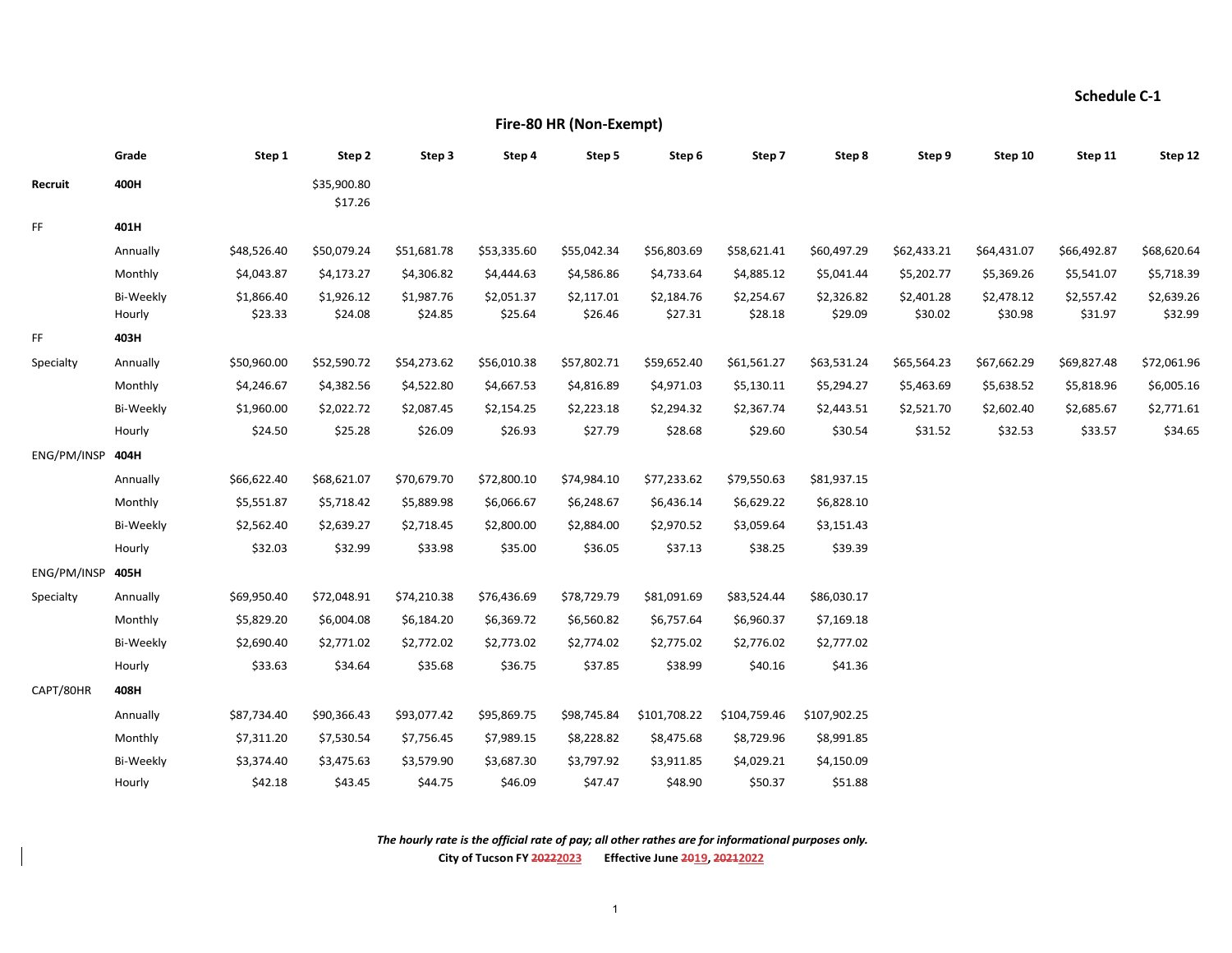|                  |                       |                    |                    |                    | FIRE-SUPPRESSION (NON-EXEMPT) |                    |                    |                    |                    |                    |                    | <b>Schedule C-2</b> |                    |
|------------------|-----------------------|--------------------|--------------------|--------------------|-------------------------------|--------------------|--------------------|--------------------|--------------------|--------------------|--------------------|---------------------|--------------------|
|                  | Grade                 | Step 1             | Step 2             | Step 3             | Step 4                        | Step 5             | Step 6             | Step 7             | Step 8             | Step 9             | Step 10            | Step 11             | Step 12            |
| <b>FF</b>        | 401S                  |                    |                    |                    |                               |                    |                    |                    |                    |                    |                    |                     |                    |
|                  | Annually              | \$48,527.70        | \$50,080.59        | \$51,683.17        | \$53,337.03                   | \$55,043.81        | \$56,805.21        | \$58,622.98        | \$60,498.92        | \$62,434.88        | \$64,432.80        | \$66,494.65         | \$68,622.48        |
|                  | Monthly               | \$4,043.98         | \$4,173.38         | \$4,306.93         | \$4,444.75                    | \$4,586.98         | \$4,733.77         | \$4,885.25         | \$5,041.58         | \$5,202.91         | \$5,369.40         | \$5,541.22          | \$5,718.54         |
|                  | Bi-Weekly             | \$1,866.45         | \$1,926.18         | \$1,987.81         | \$2,051.42                    | \$2,117.07         | \$2,184.82         | \$2,254.73         | \$2,326.88         | \$2,401.34         | \$2,478.18         | \$2,557.49          | \$2,639.33         |
|                  | <b>LVPO</b><br>Hourly | \$24.35<br>\$16.23 | \$25.12<br>\$16.75 | \$25.93<br>\$17.29 | \$26.76<br>\$17.84            | \$27.61<br>\$18.41 | \$28.50<br>\$19.00 | \$29.41<br>\$19.61 | \$30.35<br>\$20.23 | \$31.32<br>\$20.88 | \$32.32<br>\$21.55 | \$33.36<br>\$22.24  | \$34.43<br>\$22.95 |
| <b>FF</b>        | 403S                  |                    |                    |                    |                               |                    |                    |                    |                    |                    |                    |                     |                    |
| <b>Specialty</b> | Annually              | \$50,954.09        | \$52,584.62        | \$54,267.32        | \$56,003.88                   | \$57,796.00        | \$59,645.47        | \$61,554.13        | \$63,523.86        | \$65,556.62        | \$67,654.44        | \$69,819.38         | \$72,053.60        |
|                  | Monthly               | \$4,246.17         | \$4,382.05         | \$4,522.28         | \$4,666.99                    | \$4,816.33         | \$4,970.46         | \$5,129.51         | \$5,293.66         | \$5,463.05         | \$5,637.87         | \$5,818.28          | \$6,004.47         |
|                  | <b>Bi-Weekly</b>      | \$1,959.77         | \$2,022.49         | \$2,087.20         | \$2,154.00                    | \$2,222.92         | \$2,294.06         | \$2,367.47         | \$2,443.23         | \$2,521.41         | \$2,602.09         | \$2,685.36          | \$2,771.29         |
|                  | <b>LVPO</b>           | \$25.56            | \$26.38            | \$27.22            | \$28.10                       | \$28.99            | \$29.92            | \$30.88            | \$31.87            | \$32.89            | \$33.94            | \$35.03             | \$36.15            |
|                  | Hourly                | \$17.04            | \$17.59            | \$18.15            | \$18.73                       | \$19.33            | \$19.95            | \$20.59            | \$21.25            | \$21.93            | \$22.63            | \$23.35             | \$24.10            |
| <b>ENG/PM</b>    | 404S                  |                    |                    |                    |                               |                    |                    |                    |                    |                    |                    |                     |                    |
|                  | Annually              | \$66,617.20        | \$68,615.72        | \$70,674.19        | \$72,794.41                   | \$74,978.25        | \$77,227.59        | \$79,544.42        | \$81,930.75        |                    |                    |                     |                    |
|                  | Monthly               | \$5,551.43         | \$5,717.98         | \$5,889.52         | \$6,066.20                    | \$6,248.19         | \$6,435.63         | \$6,628.70         | \$6,827.56         |                    |                    |                     |                    |
|                  | <b>Bi-Weekly</b>      | \$2,562.20         | \$2,639.07         | \$2,718.24         | \$2,799.79                    | \$2,883.78         | \$2,970.29         | \$3,059.40         | \$3,151.18         |                    |                    |                     |                    |
|                  | <b>LVPO</b>           | \$33.42            | \$34.42            | \$35.46            | \$36.52                       | \$37.61            | \$38.74            | \$39.91            | \$41.10            |                    |                    |                     |                    |
|                  | Hourly                | \$22.28            | \$22.95            | \$23.64            | \$24.35                       | \$25.08            | \$25.83            | \$26.60            | \$27.40            |                    |                    |                     |                    |
| <b>ENG/PM</b>    | 405S                  |                    |                    |                    |                               |                    |                    |                    |                    |                    |                    |                     |                    |
| <b>Specialty</b> | Annually              | \$69,948.06        | \$72,046.50        | \$74,207.90        | \$76,434.13                   | \$78,727.16        | \$81,088.97        | \$83,521.64        | \$86,027.29        |                    |                    |                     |                    |
|                  | Monthly               | \$5,829.01         | \$6,003.88         | \$6,183.99         | \$6,369.51                    | \$6,560.60         | \$6,757.41         | \$6,960.14         | \$7,168.94         |                    |                    |                     |                    |
|                  | <b>Bi-Weekly</b>      | \$2,690.31         | \$2,771.02         | \$2,854.15         | \$2,939.77                    | \$3,027.97         | \$3,118.81         | \$3,212.37         | \$3,308.74         |                    |                    |                     |                    |
|                  | <b>LVPO</b>           | \$35.09            | \$36.14            | \$37.23            | \$38.34                       | \$39.50            | \$40.68            | \$41.90            | \$43.16            |                    |                    |                     |                    |
|                  | Hourly                | \$23.39            | \$24.10            | \$24.82            | \$25.56                       | \$26.33            | \$27.12            | \$27.93            | \$28.77            |                    |                    |                     |                    |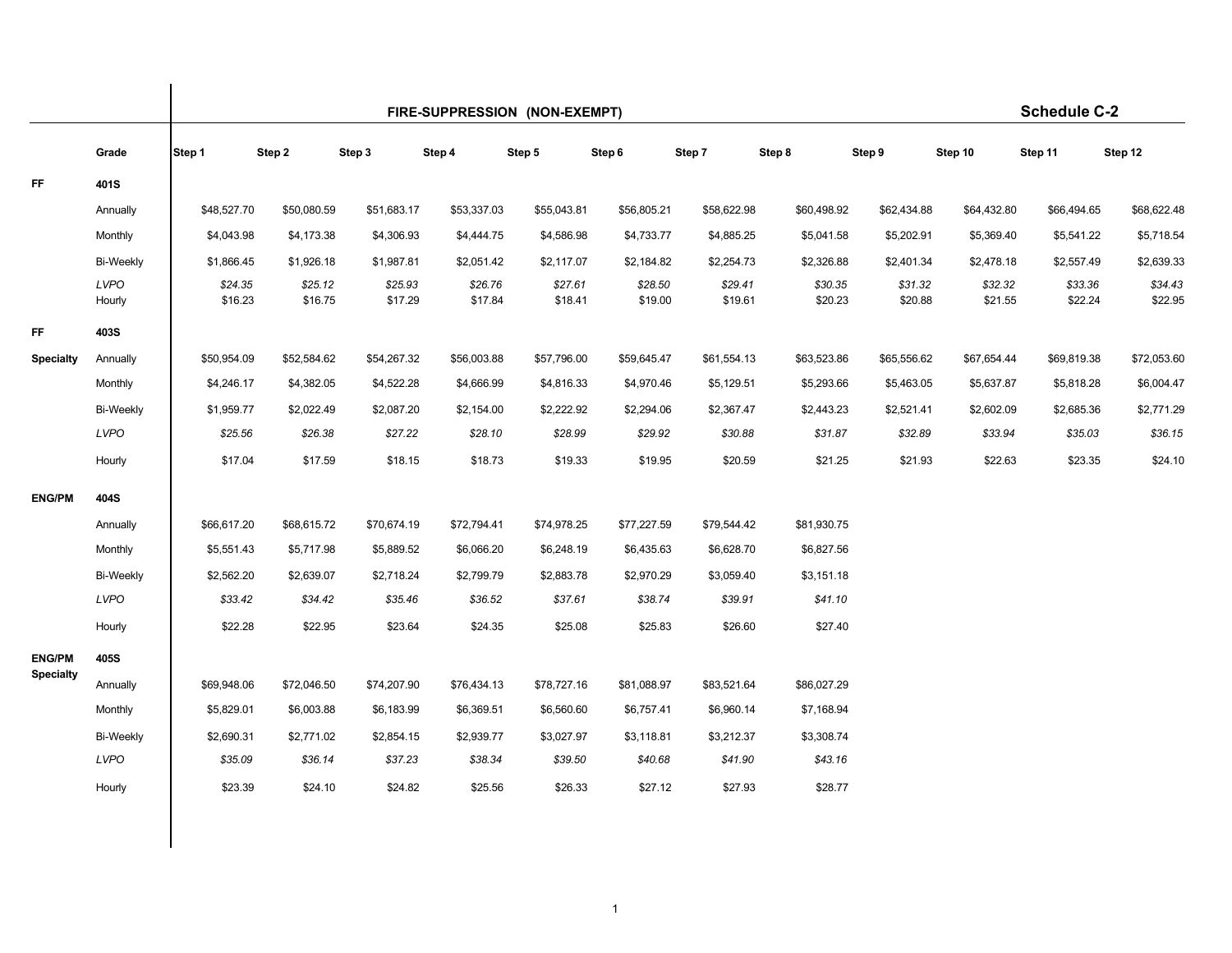| <b>CAPT</b>      | 406S             |             |             |                             |                                                                                                   |             |                                |             |              |
|------------------|------------------|-------------|-------------|-----------------------------|---------------------------------------------------------------------------------------------------|-------------|--------------------------------|-------------|--------------|
|                  | Annually         | \$78,338.00 | \$80,688.14 | \$83,108.78                 | \$85,602.05                                                                                       | \$88,170.11 | \$90,815.21                    | \$93,539.67 | \$96,345.86  |
|                  | Monthly          | \$6,528.17  | \$6,724.01  | \$6,925.73                  | \$7,133.50                                                                                        | \$7,347.51  | \$7,567.93                     | \$7,794.97  | \$8,028.82   |
|                  | <b>Bi-Weekly</b> | \$3,013.00  | \$3,103.39  | \$3,196.49                  | \$3,292.39                                                                                        | \$3,391.16  | \$3,492.89                     | \$3,597.68  | \$3,705.61   |
|                  | <b>LVPO</b>      | \$39.30     | \$40.48     | \$41.69                     | \$42.94                                                                                           | \$44.23     | \$45.56                        | \$46.93     | \$48.33      |
|                  | Hourly           | \$26.20     | \$26.99     | \$27.80                     | \$28.63                                                                                           | \$29.49     | \$30.37                        | \$31.28     | \$32.22      |
| <b>CAPT</b>      | 407S             |             |             |                             |                                                                                                   |             |                                |             |              |
| <b>Specialty</b> | Annually         | \$82,254.90 | \$84,722.55 | \$87,264.22                 | \$89,882.15                                                                                       | \$92,578.61 | \$95,355.97                    | \$98,216.65 | \$101,163.15 |
|                  | Monthly          | \$6,854.58  | \$7,060.21  | \$7,272.02                  | \$7,490.18                                                                                        | \$7,714.88  | \$7,946.33                     | \$8,184.72  | \$8,430.26   |
|                  | <b>Bi-Weekly</b> | \$3,163.65  | \$3,258.56  | \$3,356.32                  | \$3,457.01                                                                                        | \$3,560.72  | \$3,667.54                     | \$3,777.56  | \$3,890.89   |
|                  | <b>LVPO</b>      | \$41.27     | \$42.50     | \$43.78                     | \$45.09                                                                                           | \$46.44     | \$47.84                        | \$49.27     | \$50.75      |
|                  | Hourly           | \$27.51     | \$28.34     | \$29.19                     | \$30.06                                                                                           | \$30.96     | \$31.89                        | \$32.85     | \$33.83      |
|                  |                  |             |             |                             | The hourly rate is the official rate of pay; all other rates are for informational purposes only. |             |                                |             |              |
|                  |                  |             |             | City of Tucson FY2022FY2023 |                                                                                                   |             | Effective: June 2019, 20212022 |             |              |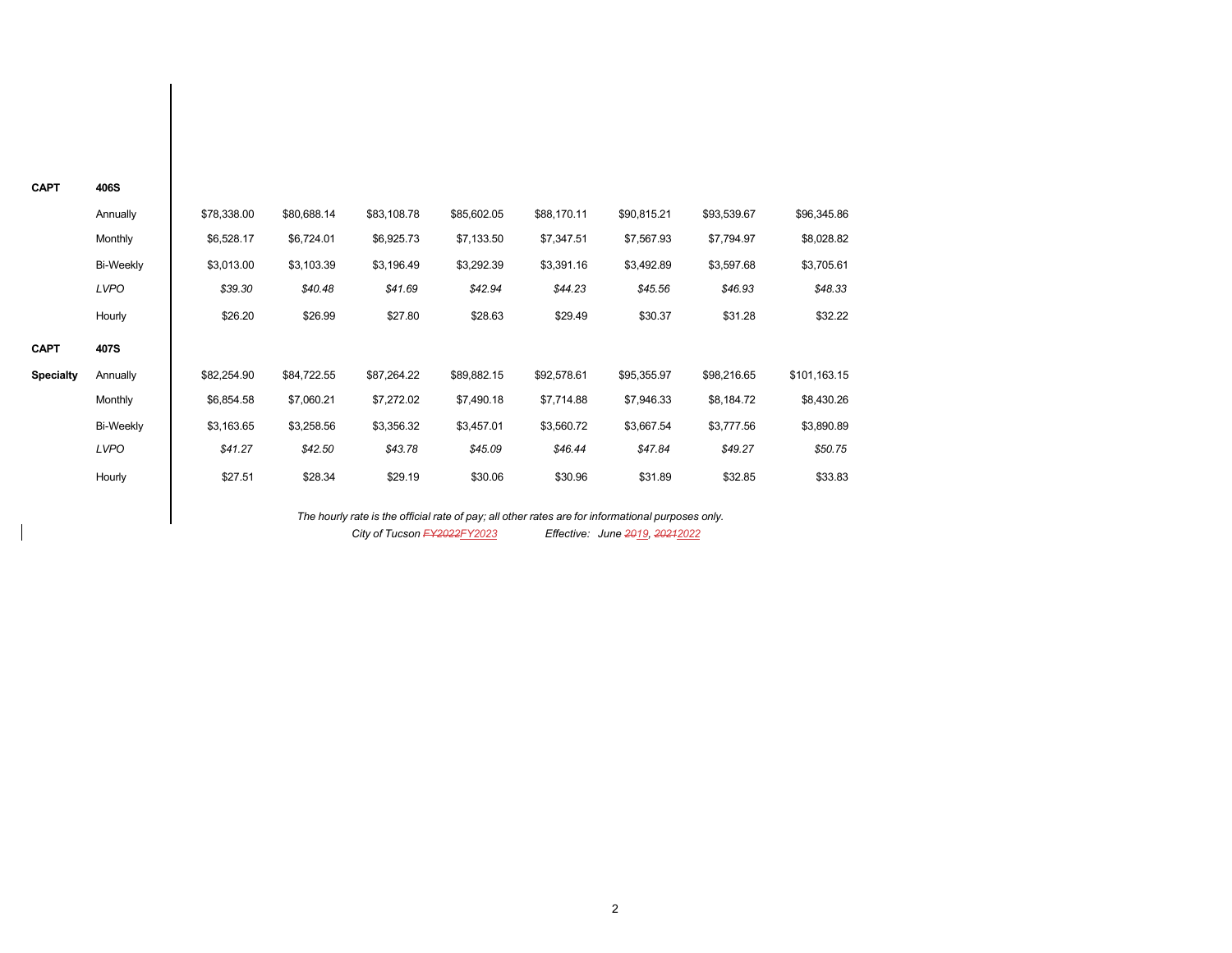## Schedule C-3

# **FIRE (EXEMPT)**

| <b>GRADE</b> | <b>Minimum</b> | Annual<br><b>Minimum Salary</b><br><b>Hourly Rate</b> |       | <b>Midpoint</b><br>Annual<br><b>Hourly Rate</b><br><b>Midpoint Salary</b> |                             | Annual<br><b>Maximum Salary</b> |  |
|--------------|----------------|-------------------------------------------------------|-------|---------------------------------------------------------------------------|-----------------------------|---------------------------------|--|
| 420S         | 29.69          | 86,457.28                                             | 33.62 | 97,901.44                                                                 | <b>Hourly Rate</b><br>37.54 | 109,316.48                      |  |
| 420H         | 40.94          | 85,155.20                                             | 46.41 | 96,532.80                                                                 | 51.88                       | 107,910.40                      |  |
| 421          | 42.93          | 89,294.40                                             | 51.66 | 107,452.80                                                                | 60.38                       | 125,590.40                      |  |
| 422          | 44.66          | 92,892.80                                             | 56.74 | 118,019.20                                                                | 68.82                       | 143,145.60                      |  |

The hourly rate is the official rate of pay; all other rates are for informational purposes only.

 $\overline{\phantom{a}}$ 

City of Tucson EY2022FY 2023 and the City of Tucson EY2022FY 2023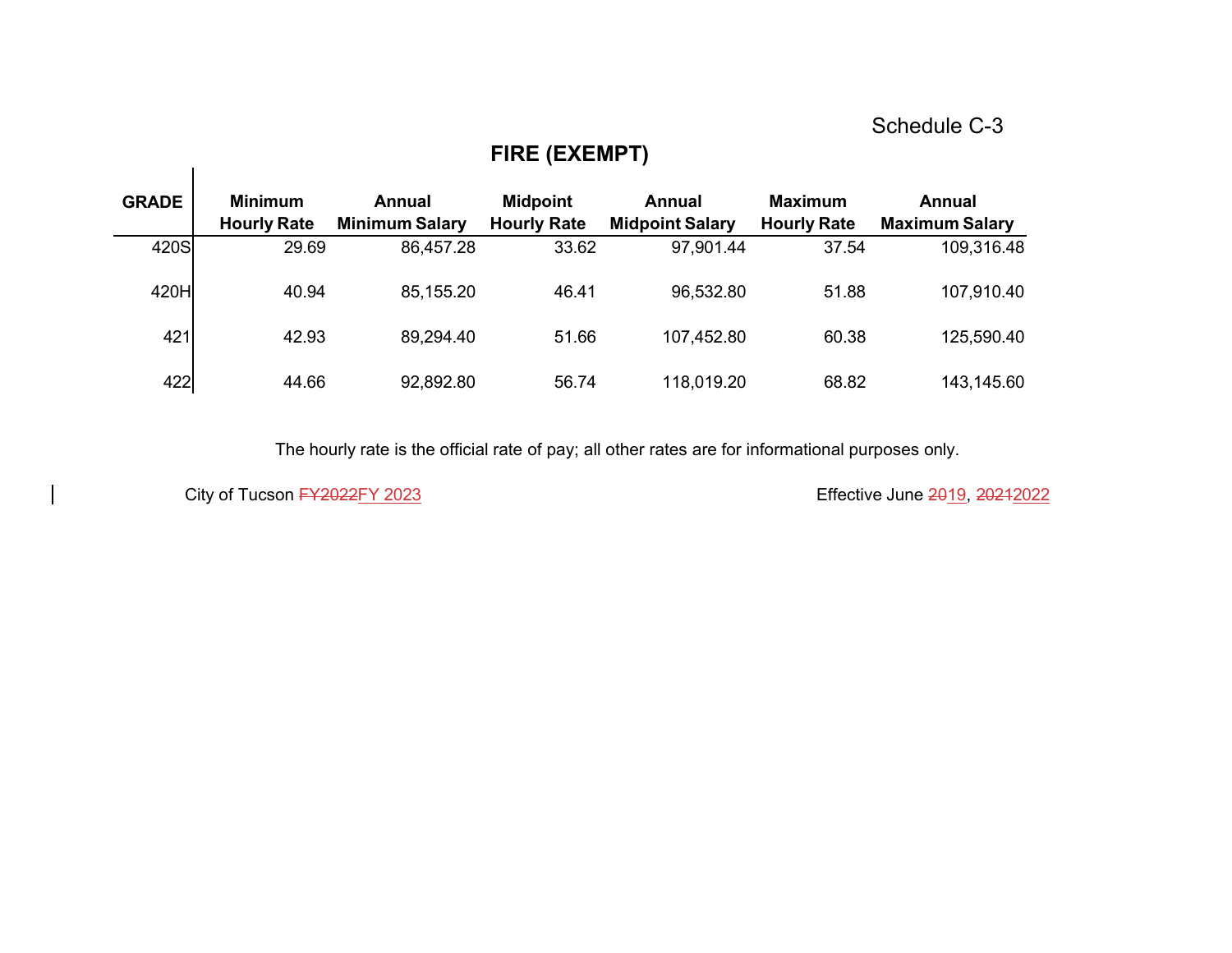# **Schedule D**

## **INFORMATION TECHNOLOGY (EXEMPT)**

| <b>GRADE</b> |   | Minimum | <b>Midpoint</b> | ,          | <b>Maximum</b> |
|--------------|---|---------|-----------------|------------|----------------|
| 712          | A |         | 47,486.40       | 59,467.20  | 71,427.20      |
|              | Н |         | 22.83           | 28.59      | 34.34          |
| 714          | A |         | 48,297.60       | 66,393.60  | 84,489.60      |
|              | Н |         | 23.22           | 31.92      | 40.62          |
| 715          | A |         | 53,456.00       | 73,424.00  | 93,932.00      |
|              | Н |         | 25.7            | 35.3       | 44.9           |
| 716          | A |         | 59,883.20       | 82,201.60  | 104,499.20     |
|              | Н |         | 28.79           | 39.52      | 50.24          |
| 717          | A |         | 67,808.00       | 92,996.80  | 118,185.60     |
|              | Н |         | 32.6            | 44.71      | 56.82          |
| 718          | A |         | 76,814.40       | 105,248.00 | 133,681.60     |
|              | н |         | 36.93           | 50.6       | 64.27          |

*The hourly rate is the official rate of pay; all other rates are for informational purposes only.* 

City of Tucson FY 20222023 **Effective:** June 2019, 20212022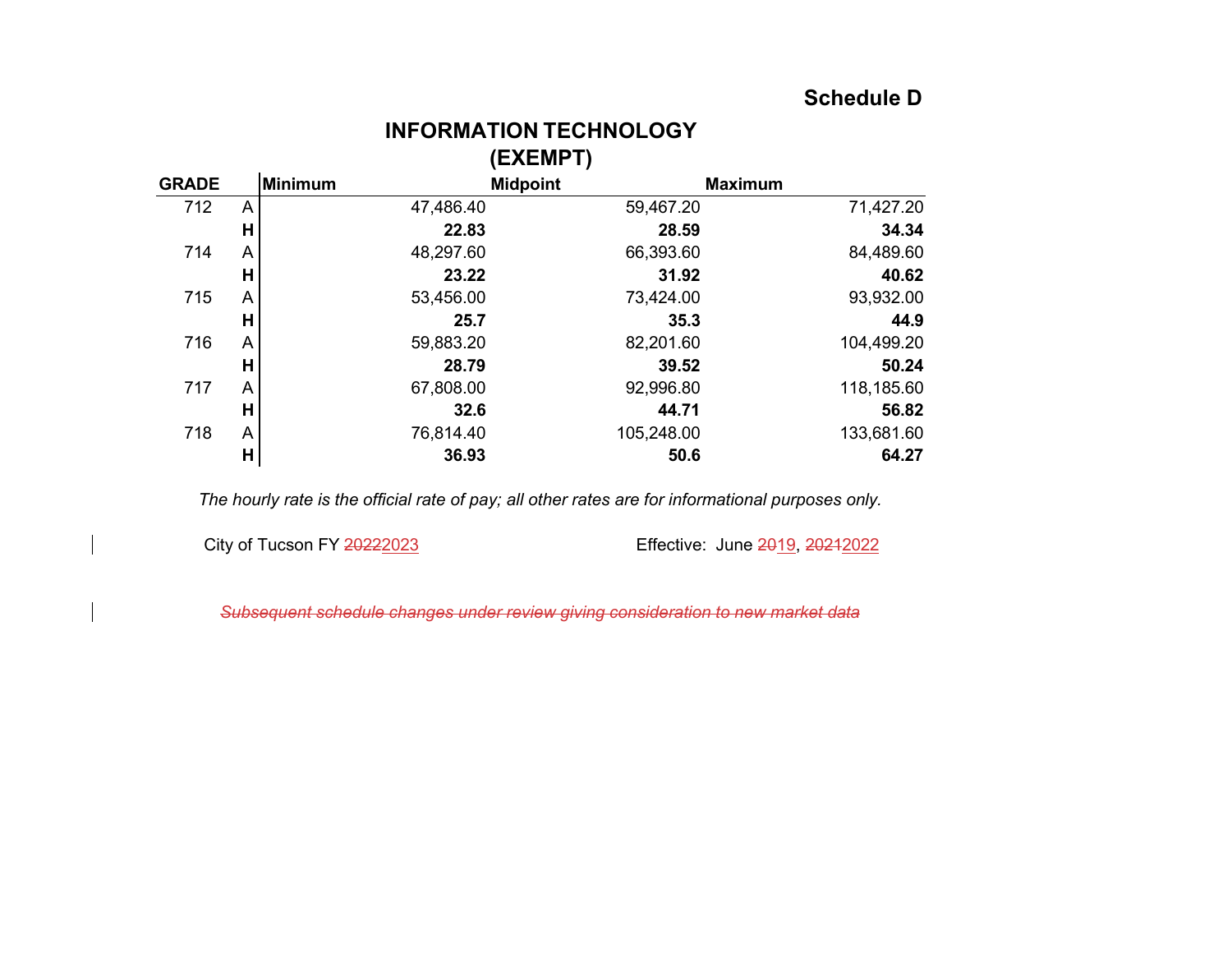# **Schedule E**

# **LEGAL (EXEMPT)**

| <b>GRADE</b> |   | <b>Minimum</b> | <b>Midpoint</b> | <b>Maximum</b> |
|--------------|---|----------------|-----------------|----------------|
| 613          | A | 59,404.80      | 70,616.00       | 81,806.40      |
|              | Н | 28.56          | 33.95           | 39.33          |
| 615          | A | 62,379.20      | 81,348.80       | 100,318.40     |
|              | Н | 29.99          | 39.11           | 48.23          |
| 616          | A | 65,499.20      | 88,462.40       | 111,425.60     |
|              | Н | 31.49          | 42.53           | 53.57          |
| 618          | A | 79,643.20      | 109,137.60      | 138,611.20     |
|              | Н | 38.29          | 52.47           | 66.64          |
| 619          | A | 89,190.40      | 122,137.60      | 155,064.00     |
|              | н | 42.88          | 58.72           | 74.55          |

*The hourly rate is the official rate of pay; all other rates are for informational purposes only.* 

City of Tucson FY 20222023 Effective: June 2019, 20212022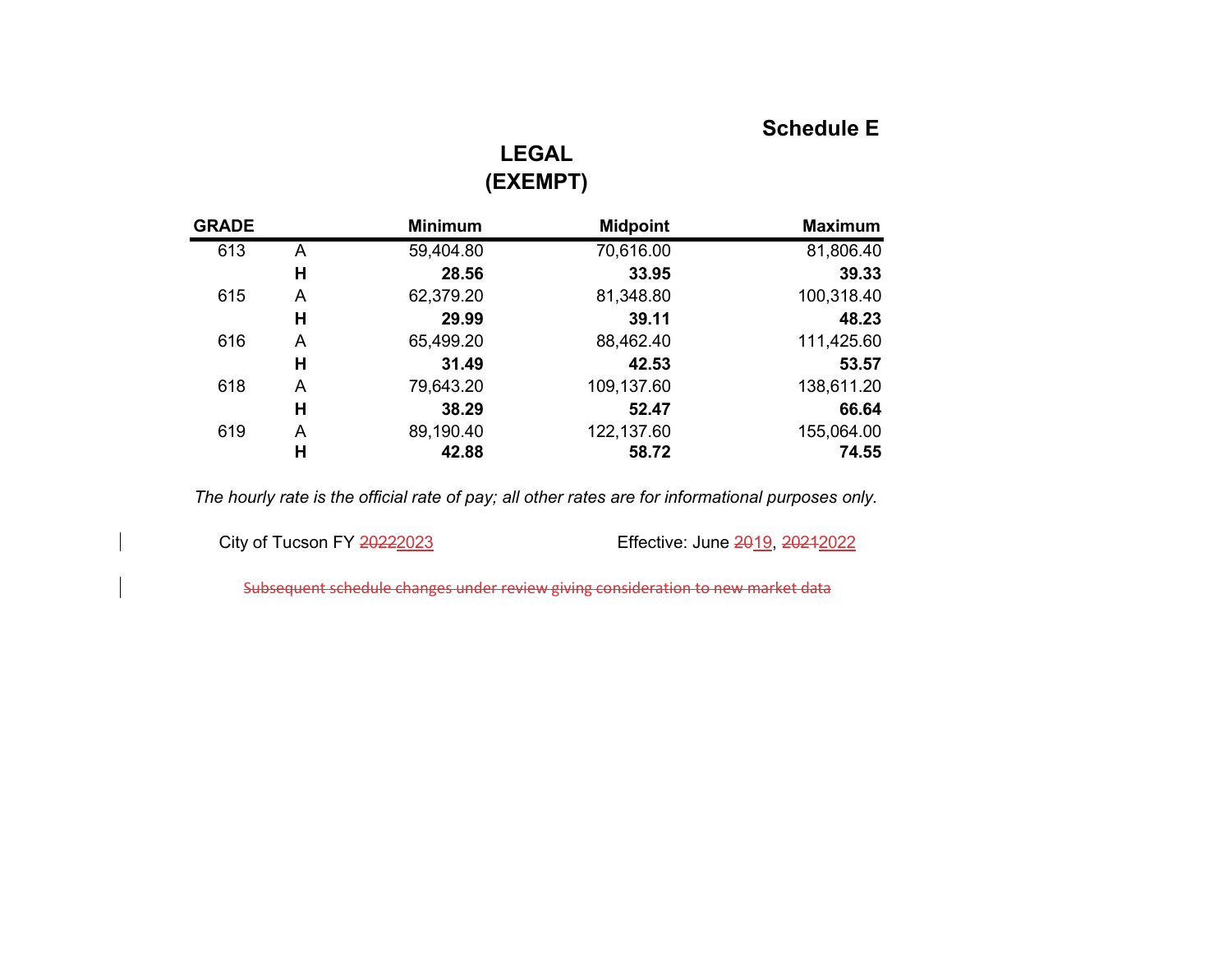# **NON-PERMANENT CLASSIFICATIONS**

**CLASS**

(NON-EXEMPT)

|      | <b>CODE</b><br><b>CLASS TITLE (Alpha Order)</b> | <b>GRADE</b> | <b>HOURLY RATE</b>    |
|------|-------------------------------------------------|--------------|-----------------------|
| 3306 | Aquatics Program Supervisor (NonPerm)           | 1022         | \$26.04<br>$$17.36 -$ |
| 3310 | <b>Bus Driver (NonPerm)</b>                     | 1008         | $$16.50 -$<br>\$24.75 |
| 2256 | Camera Operator (NonPerm)                       | 1029         | $$15.00 -$<br>\$22.50 |
| 3401 | Center Attendant (NonPerm)                      | 1008         | $$15.00 -$<br>\$22.50 |
| 3319 | Class Instructor Art In Reality (NonPerm)       | 1008         | $$20.00 -$<br>\$30.00 |
| 3316 | Class Instructor Fine Arts (NonPerm)            | 1008         | $$20.00 -$<br>\$30.00 |
| 3318 | Class Instructor Health & Fitness (NonPerm)     | 1008         | $$20.00 -$<br>\$30.00 |
| 3317 | Class Instructor Sports & Movement (NonPerm)    | 1008         | $$20.00 -$<br>\$30.00 |
| 0016 | <b>Community Outreach Representative</b>        | 1029         | $$15.00 -$<br>\$22.50 |
| 0203 | Election Specialist (NonPerm)                   | 1043         | $$18.22 -$<br>\$25.04 |
| 0201 | Election Technician (NonPerm)                   | 1022         | $$15.00 -$<br>\$22.50 |
| 0015 | General Laborer (NonPerm)                       | 1022         | $$15.00 -$<br>\$22.50 |
| 1403 | General Maintenance Trainee/Worker (NonPerm)    | 1008         | $$15.00 -$<br>\$22.50 |
| 0011 | General Office Worker (NonPerm)                 | 1008         | $$15.00 -$<br>\$22.50 |
| 3302 | Lifeguard (NonPerm)                             | 1008         | $$15.00 -$<br>\$22.50 |
| 3315 | Parks Event Worker (NonPerm)                    | 1022         | $$15.00 -$<br>\$22.50 |
| 6371 | Police Officer Non-Perm (NonPerm)               | 1045         | $$20.99 -$<br>\$29.39 |
| 3323 | Program Coordinator (NonPerm)                   | 1019         | $$16.54 -$<br>\$24.81 |
| 3311 | Recreation Worker (NonPerm)                     | 1008         | $$15.00 -$<br>\$22.50 |
| 0202 | Senior Election Technician (NonPerm)            | 1027         | $$15.75 -$<br>\$23.63 |
| 3313 | Senior Recreation Worker (NonPerm)              | 1017         | $$15.75 -$<br>\$23.63 |
| 3021 | Short Order Cook (NonPerm)                      | 1010         | $$15.00 -$<br>\$22.50 |
| 3304 | <b>Swimming Pool Supervisor (NonPerm)</b>       | 1019         | $$16.54 -$<br>\$24.81 |
| 3303 | <b>WSI/Senior Lifeguard (NonPerm)</b>           | 1017         | $$15.75 -$<br>\$23.63 |
| 3324 | Kitchen Manager                                 | 1017         | $$15.75 -$<br>\$23.63 |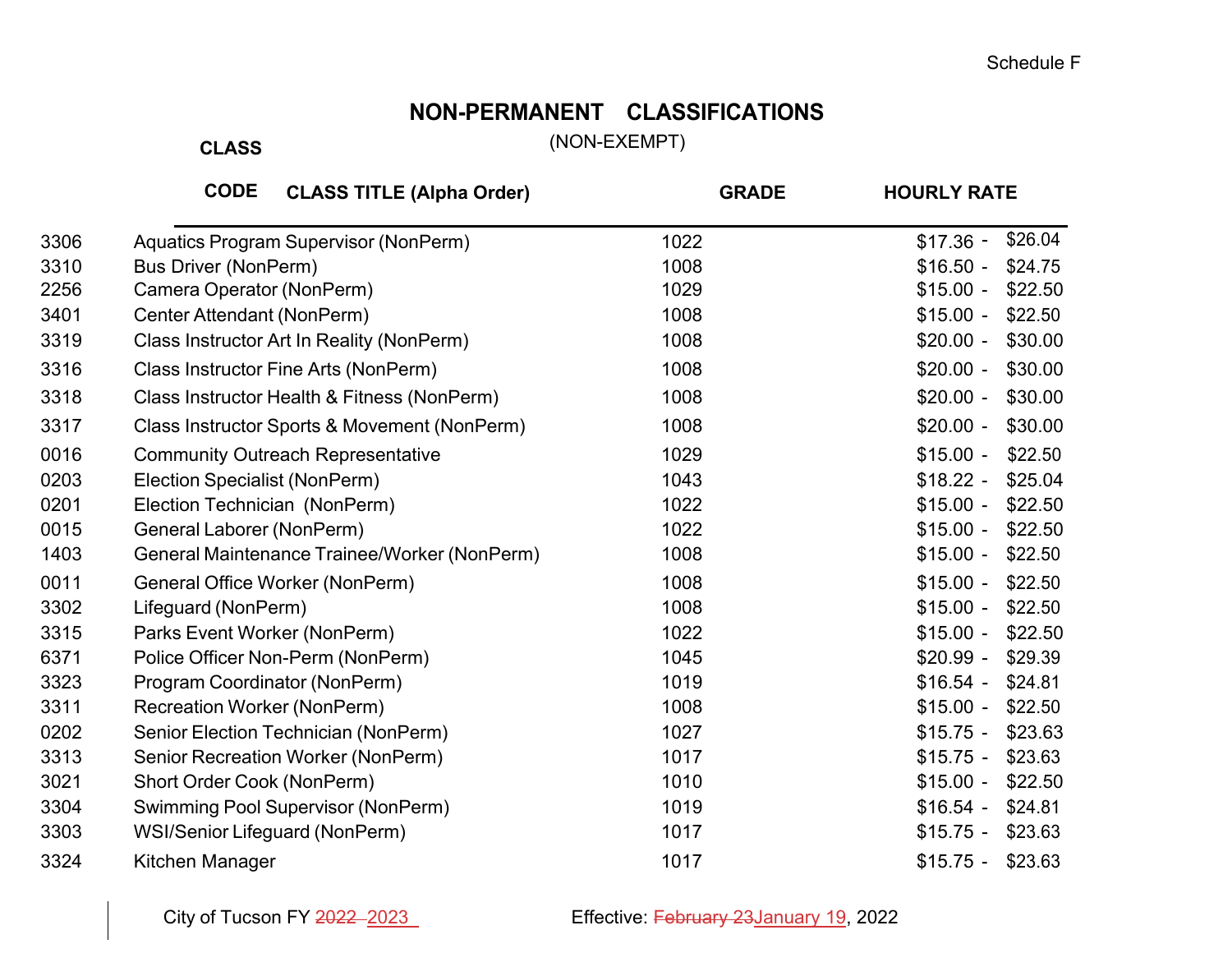#### **Schedule G-1**

# **POLICE (NON-EXEMPT)**

| <b>Title</b>                         | <b>GRADE</b> | <b>Minimum</b> | <b>Midpoint</b> | <b>Maximum</b> |
|--------------------------------------|--------------|----------------|-----------------|----------------|
|                                      |              |                |                 |                |
| <b>Police Officer</b>                | 302 A        | 54,516.80      | 65,603.20       | 76,689.60      |
|                                      | H            | 26.21          | 31.54           | 36.87          |
| <b>Police Office r Assignment</b>    | 303 A        | 57,242.64      | 68,883.36       | 80,524.08      |
|                                      | H            | 27.52          | 33.12           | 38.71          |
| <b>Police Detec tive</b>             | 304 A        | 59,968.48      | 72,163.52       | 84,358.56      |
|                                      | H            | 28.83          | 34.69           | 40.56          |
| <b>Police Detec tive: Assignment</b> | 305 A        | 62,966.90      | 75,771.70       | 88,576.49      |
|                                      | H            | 30.27          | 36.43           | 42.58          |
| <b>Police Serge ant</b>              | 306 A        | 79,655.68      | 83,470.40       | 90,521.60      |
|                                      | H            | 38.30          | 40.13           | 43.52          |
| <b>Police Serge ant: Assignment</b>  | 307 A        | 83,638.46      | 87,643.92       | 95,047.68      |
|                                      | H            | 40.21          | 42.14           | 45.70          |
|                                      | 351 A        | 39,561.60      | 47,964.80       | 56,368.00      |
|                                      | H            | 19.02          | 21.94           | 27.10          |

*The hourly rate is the official rate of pay; all other rates are for informational purposes only.* 

City of Tucson FY 20222023 **Effective:** June 2019, 20212022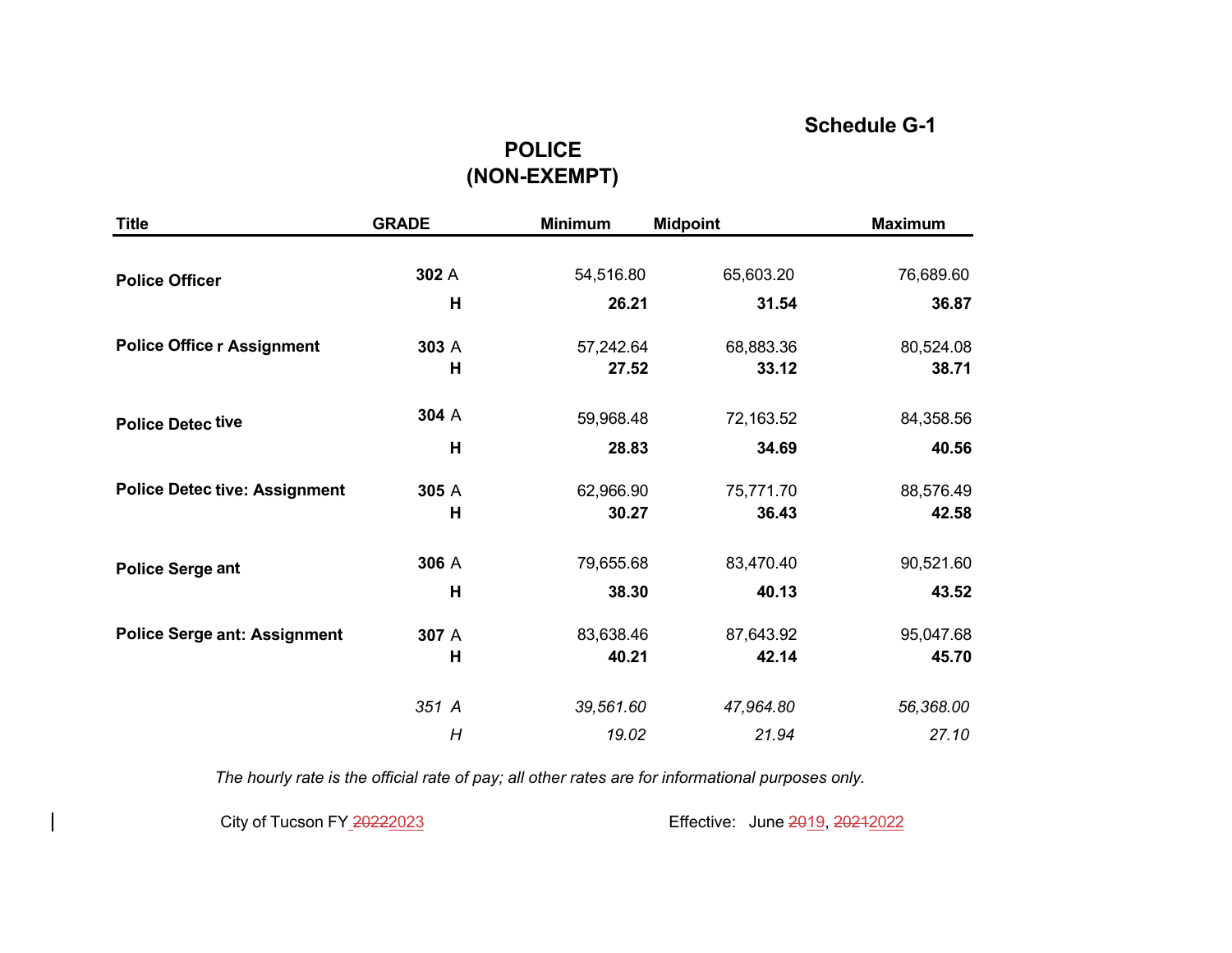#### **Schedule G-2**

# **POLICE (EXEMPT)**

| <b>GRADE</b> | <b>Minimum</b> | <b>Midpoint</b> |            | <b>Maximum</b> |
|--------------|----------------|-----------------|------------|----------------|
| 320          | A              | 106,059.20      | 114,432.20 | 122,803.20     |
|              | н              | 50.99           | 55.02      | 59.04          |
| 321          | A              | 117,249.00      | 130,512.00 | 144,248.00     |
|              | H              | 56.37           | 62.75      | 69.35          |
| 322          | A              | 120,803.85      | 146,955.50 | 164,147.00     |
|              | н              | 58.08           | 70.65      | 78.92          |
| $323*$       | A              | 122,928.00      | 144,164.80 | 165,380.00     |
|              | Н              | 59.10           | 69.31      | 79.51          |

*The hourly rate is the official rate of pay; all other rates are for informational purposes only.* 

City of Tucson FY 20223 2023 2023 Effective: June 2019, 20212022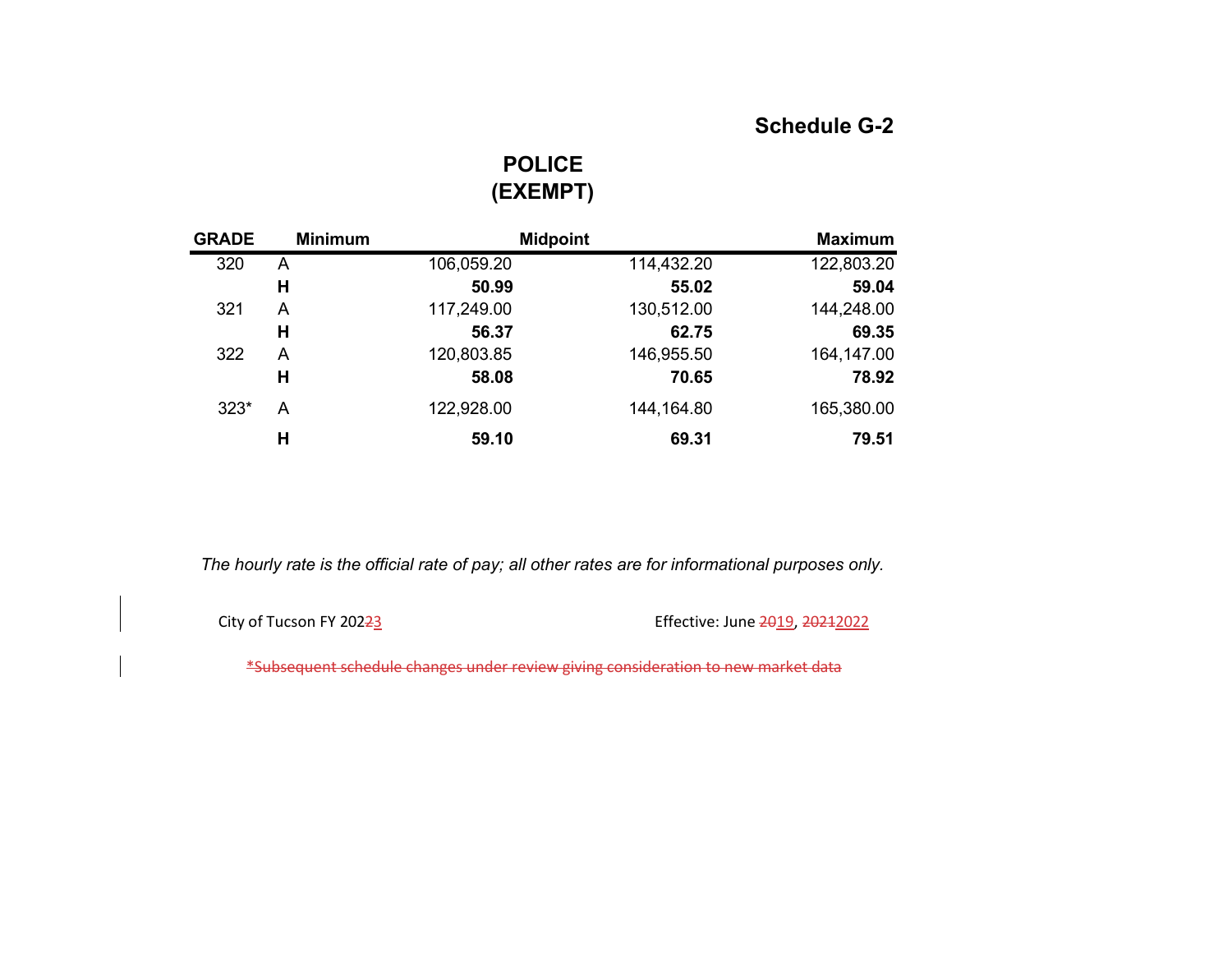# **Schedule H-1**

# **Skill Based Utilities Technicians (Non-Exempt)**

| <b>Tier A</b> | <b>Apprentice Level</b><br><b>Hiring Rate</b> | <b>Apprentice</b><br><b>Level Maximum</b> | <b>Tier C</b> | <b>Craft Level Craft Level</b><br>Hiring Rate Maximum |             | Tier J        | <b>Journey Level</b><br><b>Hiring Rate</b> | Journey Level<br><b>Maximum</b> |
|---------------|-----------------------------------------------|-------------------------------------------|---------------|-------------------------------------------------------|-------------|---------------|--------------------------------------------|---------------------------------|
| Annual        | \$\$31,990.40                                 | \$37,419.20                               | Annual        | \$35,380.80                                           | \$51,833.60 | Annual        | \$49,795.20                                | \$60,299.20                     |
| <b>Hourly</b> | \$15.38                                       | \$17.99                                   | <b>Hourly</b> | \$17.01                                               | \$24.92     | <b>Hourly</b> | \$23.94                                    | \$28.99                         |
|               |                                               |                                           |               |                                                       |             |               |                                            |                                 |

| <b>Skill Levels</b> | <b>Per Hour</b><br><b>Increase</b> |
|---------------------|------------------------------------|
|                     |                                    |
|                     |                                    |
|                     |                                    |
|                     |                                    |
| 5                   | $\sqrt{$0.37}$                     |
| 6                   | \$0.36                             |
|                     | \$0.42                             |
| ADEQ D1             | \$0.48                             |

| <b>Tier C</b> | <b>Hiring Rate Maximum</b> | <b>Craft Level Craft Level</b> |
|---------------|----------------------------|--------------------------------|
| Annual        | \$35,380.80                | \$51,833.60                    |
| <b>Hourly</b> | \$17.01                    | \$24.92                        |
|               |                            |                                |

| <b>Skill Levels</b> | <b>Per Hour</b><br>Increase |
|---------------------|-----------------------------|
| 1                   | $\overline{$}0.49$          |
| $\overline{2}$      | \$0.99                      |
| 3                   | $\overline{$}0.36$          |
| $\overline{4}$      | \$0.42                      |
| $\overline{5}$      | $\overline{$1.58}$          |
| 6                   | \$0.48                      |
| 7                   | \$0.42                      |
| 8                   | \$0.92                      |
| 9                   | $\overline{$}0.82$          |
| 10                  | \$0.45                      |

| Tier J        | <b>Journey Level</b><br><b>Hiring Rate</b> | <b>Journey Level</b><br><b>Maximum</b> |
|---------------|--------------------------------------------|----------------------------------------|
| Annual        | \$49,795.20                                | \$60,299.20                            |
| <b>Hourly</b> | \$23.94                                    | \$28.99                                |
|               |                                            |                                        |

| <b>Skill Levels</b> | Per Hour<br><b>Increase</b> |
|---------------------|-----------------------------|
| 1                   | \$0.40                      |
| 2                   | \$0.41                      |
| 3                   | \$0.43                      |
| Δ.                  | $\overline{$}0.46$          |
| 5                   | \$0.52                      |
| 6                   | \$0.50                      |
|                     | \$0.54                      |
| 8                   | $\overline{$}0.44$          |
| q                   | \$0.37                      |

The hourly rate is the official rate of pay; all other rates are for informational purposes only.

City of Tucson FY 20222023 Effective: June 2019, 20212022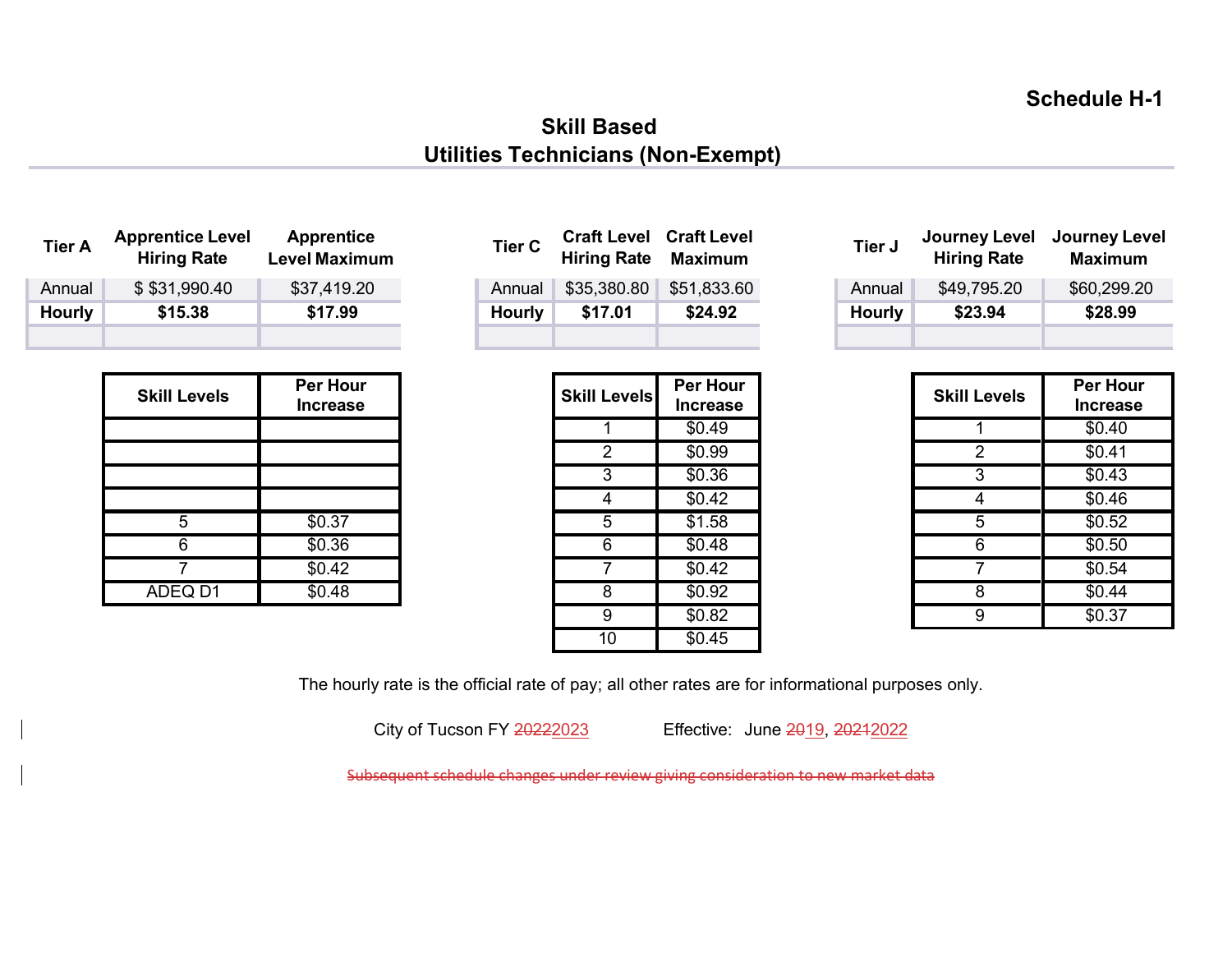#### **Skill Based Emergency Vehicle Technician (6482)**

| Tier 1 | Minimum     | Maximum     |
|--------|-------------|-------------|
| Annual | \$40.393.60 | \$54.308.80 |
| Hourly | \$19.42     | \$26.11     |

| <b>Skill Levels</b>               | Per Hour<br><b>Increase</b> |
|-----------------------------------|-----------------------------|
| T4 Brakes                         | \$0.80                      |
| T5 Suspension & Steering          | \$0.80                      |
| T6 Electrical/Electronic          | \$0.80                      |
| A5 Brakes                         | \$0.80                      |
| F1 Maintenance, Inspection & Test | \$0.80                      |
| F5 Aerial Fire Apparatus          | \$1.00                      |
| E0 Maintenance, Inspection & Tes  | \$0.80                      |

| Tier 4 | Minimum     | Maximum     |
|--------|-------------|-------------|
| Annual | \$65,249.60 | \$72.838.20 |
| Hourly | \$31.37     | \$35.04     |

| <b>Skill Levels</b>                | Per Hour<br><b>Increase</b> |
|------------------------------------|-----------------------------|
| <b>T3</b> Drive Train              | \$0.45                      |
| A7 Heating & Air Conditioning      | \$0.45                      |
| A1 Engine Repair                   | \$0.45                      |
| <b>F2 Design &amp; Performance</b> | \$0.45                      |
| E1 Design & Performance            | \$0.45                      |

| Tier 2 | <b>Minimum</b> | <b>Maximum</b> |
|--------|----------------|----------------|
| Annual | \$52,457.60    | \$62.961.60    |
| Hourly | \$25.22        | \$30.27        |

| <b>Skill Levels</b>                      | <b>Per Hour</b><br><b>Increase</b> |
|------------------------------------------|------------------------------------|
| <b>T2 Diesel Engines</b>                 | \$0.65                             |
| T8 Preventive Maintenance Inspec         | \$0.65                             |
| A4 Suspension & Steering                 | \$0.65                             |
| A9 Light Duty Diesel Engines             | \$0.65                             |
| F3 Fire Pumps & Accessories              | \$0.65                             |
| <b>F6 Allison Automatic Transmission</b> | \$0.65                             |

| Tier 4 | Minimum     | Maximum     | Tier 5 | Minimum     | Maximum     |
|--------|-------------|-------------|--------|-------------|-------------|
| Annual | \$65,249.60 | \$72.838.20 | Annual | \$69.929.60 | \$77.272.00 |
| Hourly | \$31.37     | \$35.04     | Hourly | \$33.62     | \$37.15     |

| <b>Skill Levels</b>              | <b>Per Hour</b><br><b>Increase</b> |
|----------------------------------|------------------------------------|
| A8 Engine Performance            | \$0.40                             |
| A3 Manual Drivetrain & Axes      | \$0.40                             |
| A2 Automatic Transmission/Transa | \$0.40                             |
| <b>E2 Electrical Systems</b>     | \$0.40                             |
| E4 Cab, Chassis & Powertrain     | \$0.40                             |

| Tier   | <b>Minimum</b> | Maximum     | Tier 2 | <b>Minimum</b> | Maximum     | Tier 3 | <b>Minimum</b> | <b>Maximum</b> |
|--------|----------------|-------------|--------|----------------|-------------|--------|----------------|----------------|
| Annual | \$40.393.60    | \$54,308.80 | Annual | \$52,457.60    | \$62.961.60 | Annual | \$60,569.60    | \$68,016.00    |
| Hourly | \$19.42        | \$26.11     | Hourly | \$25.22        | \$30.27     | Hourly | \$29.12        | \$32.70        |

| <b>Skill Levels</b>                        | <b>Per Hour</b><br><b>Increase</b> |
|--------------------------------------------|------------------------------------|
| T1 Gasoline Engines                        | \$0.45                             |
| T7 Heating, Ventilation & Air Conditioning | \$0.45                             |
| A6 Electrical/Electronic Systems           | \$0.45                             |
| <b>F4 Electrical Systems</b>               | \$0.45                             |
| E3 Heating, Ventilation & Air Conditioning | \$0.45                             |

The hourly rate is the official rate of pay; all other rates are for informational purposes only. City of Tucson FY 2022 2023 Effective: June 2019, 20224

Subsequent schedule changes under review giving consideration to new market data

#### **Schedule H-2**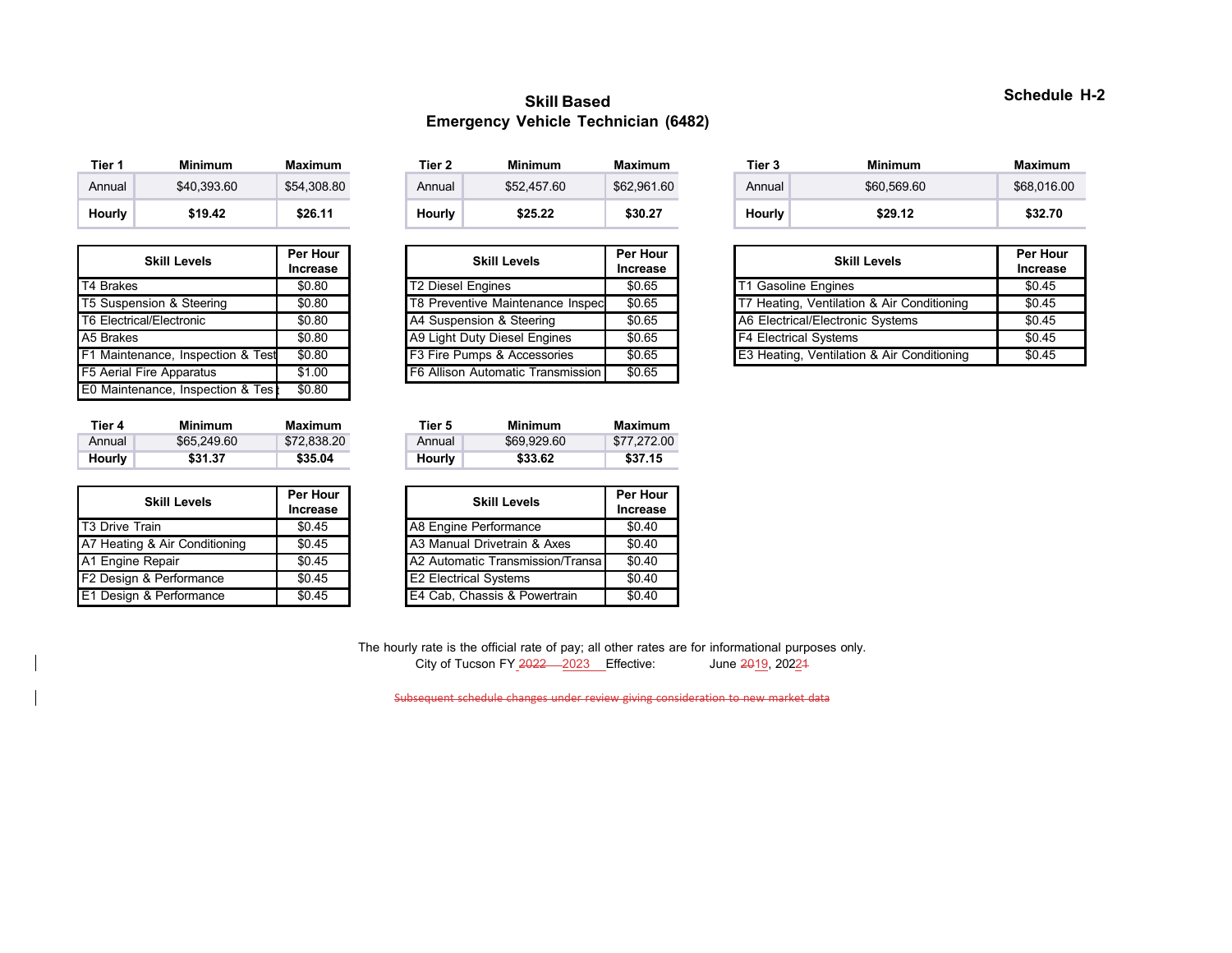#### **Schedule H-3**

#### **Skill BasedEmergency Vehicle Technician Supervisor (6484)**

| Tier 1                               | Minimum                              | Maximum              |  |  |
|--------------------------------------|--------------------------------------|----------------------|--|--|
| Annual                               | \$63,377.60                          |                      |  |  |
| Hourly                               | \$22.83                              | \$30.47              |  |  |
|                                      |                                      |                      |  |  |
| Skill Levels                         |                                      | Per Hour<br>Increase |  |  |
| <b>T4 Brakes</b>                     |                                      | \$0.80               |  |  |
|                                      | T5 Suspension & Steering             | \$0.80               |  |  |
| <b>T6 Electrical/Electronic</b>      | \$0.80                               |                      |  |  |
| A5 Brakes                            | \$0.80                               |                      |  |  |
| F1 Maintenance, Inspection & Testing | \$0.80                               |                      |  |  |
| F5 Aerial Fire Apparatus             | \$1.00                               |                      |  |  |
|                                      | E0 Maintenance, Inspection & Testing | \$0.80               |  |  |
|                                      | M1 Management Level                  | \$0.80               |  |  |
|                                      |                                      |                      |  |  |

| Tier 4 | Minimum     | <b>Maximum</b> |
|--------|-------------|----------------|
| Annual | \$75.670.40 | \$83,803.20    |
| Hourly | \$36.38     | \$40.29        |

| <b>Skill Levels</b>                | Per Hour        | SI |
|------------------------------------|-----------------|----|
|                                    | <b>Increase</b> |    |
| <b>F2 Design &amp; Performance</b> | \$0.45          |    |
| <b>E1 Design &amp; Performance</b> | \$0.45          |    |
| T3 Drive Train                     | \$0.45          |    |
| A7 Heating & Conditioning          | \$0.45          |    |
| A1 Engine Repair                   | \$0.45          |    |

| Tier 1                                         | <b>Minimum</b>                       | <b>Maximum</b>       | Tier 2                      | <b>Minimum</b>                       | <b>Maximum</b>                             | Tier 3                                     | <b>Minimum</b> | <b>Maximum</b>       |
|------------------------------------------------|--------------------------------------|----------------------|-----------------------------|--------------------------------------|--------------------------------------------|--------------------------------------------|----------------|----------------------|
| Annual                                         | \$47,486.40                          | \$63,377.60          | Annual                      | \$61.214.40                          | \$73,777.60                                | Annual                                     | \$70.990.40    | \$78,894.40          |
| Hourly                                         | \$22.83                              | \$30.47              | Hourly                      | \$29.43                              | \$35.47                                    | Hourly                                     | \$34.13        | \$37.93              |
|                                                |                                      |                      |                             |                                      |                                            |                                            |                |                      |
| Skill Levels                                   |                                      | Per Hour<br>Increase |                             | <b>Skill Levels</b>                  |                                            | <b>Skill Levels</b>                        |                | Per Hour<br>Increase |
| T4 Brakes                                      |                                      | \$0.80               | <b>T2 Diesel Engines</b>    |                                      | \$0.65                                     | <b>T1 Gasoline Engines</b>                 |                | \$0.45               |
|                                                | T5 Suspension & Steering             | \$0.80               |                             | T8 Preventive Maintenance Inspection | \$0.65                                     | T7 Heating, Ventilation & Air Conditioning |                | \$0.45               |
|                                                | T6 Electrical/Electronic             | \$0.80               |                             | A4 Suspension & Steering             | \$0.65                                     | A6 Electrical/Electronic Systems           |                | \$0.45               |
| A5 Brakes                                      | \$0.80                               |                      |                             | A9 Light Duty Diesel Engines         |                                            | <b>F4 Electrical Systems</b>               |                | \$0.45               |
| F1 Maintenance, Inspection & Testing<br>\$0.80 |                                      |                      | F3 Fire Pumps & Accessories | \$0.65                               | E3 Heating, Ventilation & Air Conditioning |                                            | \$0.45         |                      |
|                                                | F5 Aerial Fire Apparatus             | \$1.00               |                             | F6 Allison Automatic Transmission    | \$0.65                                     |                                            |                |                      |
|                                                | E0 Maintenance, Inspection & Testing | \$0.80               |                             | M1 Management Level                  | \$0.80                                     |                                            |                |                      |

| Tier 4 | Minimum     | Maximum     | Tier 5 | Minimum     | Maximum     |
|--------|-------------|-------------|--------|-------------|-------------|
| Annual | \$75.670.40 | \$83.803.20 | Annual | \$80.350.40 | \$88.171.20 |
| Hourly | \$36.38     | \$40.29     | Hourly | \$38.63     | \$42.39     |

| <b>Skill Levels</b>                    | <b>Per Hour</b><br>Increase |
|----------------------------------------|-----------------------------|
| <b>A3 Manual Drivetrain &amp; Axes</b> | \$0.40                      |
| A2 Automatic Transmission/Transaxle    | \$0.40                      |
| <b>E2 Electrical Systems</b>           | \$0.40                      |
| E4 Cab, Chassis & Powertrain           | \$0.40                      |
| A8 Engine Performance                  | () 4()                      |

The hourly rate is the official rate of pay; all other rates are for informational purposes only.

City of Tucson FY 2022 2023 Effective: June 2019, 20212022

| Tier 3 | Minimum                                    |         |  |  |  |  |  |
|--------|--------------------------------------------|---------|--|--|--|--|--|
| Annual | \$70,990.40                                |         |  |  |  |  |  |
| Hourly | \$34.13                                    | \$37.93 |  |  |  |  |  |
|        |                                            |         |  |  |  |  |  |
|        | <b>Skill Levels</b>                        |         |  |  |  |  |  |
|        | T1 Gasoline Engines                        |         |  |  |  |  |  |
|        | T7 Heating, Ventilation & Air Conditioning |         |  |  |  |  |  |
|        | A6 Electrical/Electronic Systems           |         |  |  |  |  |  |
|        | <b>F4 Electrical Systems</b>               |         |  |  |  |  |  |
|        | E3 Heating, Ventilation & Air Conditioning | \$0.45  |  |  |  |  |  |